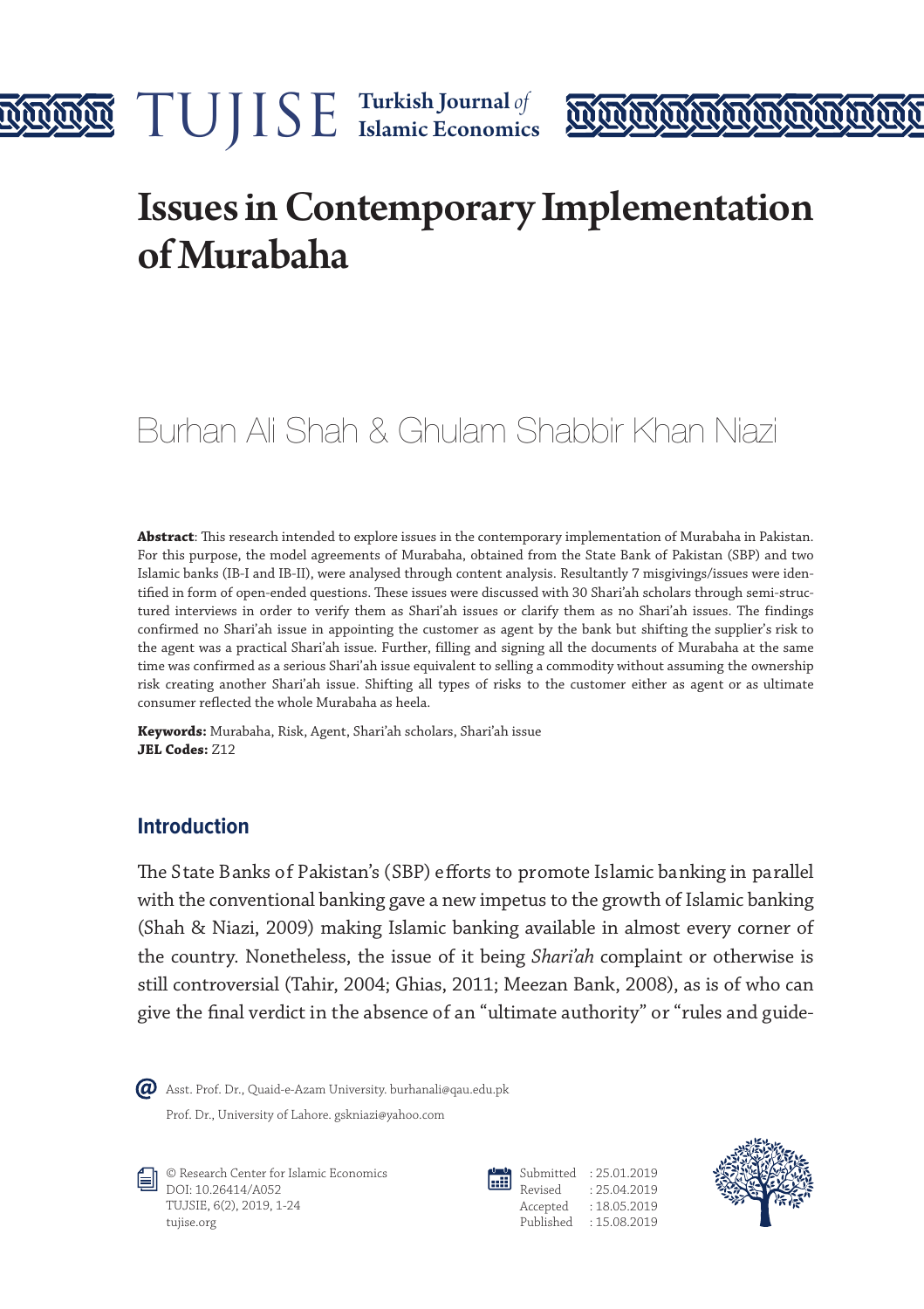lines". The diversity of opinions and interpretations offered by various schools of thought "on *Shari'ah* issues makes things more complicated", which sometimes lead to controversies about the acceptance or disapproval of a "product" offered by Islamic banks (Malik, Malik, & Mustafa, 2011). Further, a group of *Ulema* declared that the prevailing Islamic banking was similar to conventional banking and contrary to the principles of *Shari'ah,* though certain other *Ulema* appreciated the concurrent Islamic banking practices (Ghias, 2011, pp. 5, 21-22). It is probably due to the lack of a "well developed Islamic banking theory" (Tahir, 2004; Siddiqi, 2006), i.e. giving a comprehensive picture of the "rationale, role, nature, and working", etc., in totality that can be achieved by conducting imperative research (Tahir, 2004).

This situation creates significant room for fresh research which may explore the contemporary Islamic banking practices in the light of the primary requirements of *Shari'ah*. Hence, the current research initially explores the issues in the contemporary implementation of Murabaha, on the basis of the model agreements applied by Islamic banks in Pakistan. Further this research brings to light the expert opinion of *Shari'ah* scholars regarding the issues identified in the contemporary implementation of Murabaha in the light of the *Shari'ah* requirements in order to verify them as real *Shari'ah* issues or clarify them as no issues related to *Shari'ah*. Precisely, this research intends to realize the following objectives.

- To study the contemporary implementation of Murabaha by the Islamic banks in Pakistan and identify the *Shari'ah* issues in the contemporary implementation of Murabaha on the basis of the model agreements.
- To explore the opinion of contemporary *Shari'ah* scholars regarding the issues identified in the contemporary implementation of Murabaha on the basis of the model agreements after their proper analysis.

# **Significance of the Study**

Ever since their introduction in year 2002, for last 17 years, the contemporary Islamic modes of financing have not been examined in the light of the principles of *Shari'ah* in order to verify their compliance with them*.* Lack of such a study creates an essential gap for fresh research in this important area of Islamic banking. The present study is a thoughtful academic endeavour to fill up this vacuum and provide a lead to further research.

Though considerable amount of literature is found dealing with different "theoretical" facets of Islamic banking and finance but rare attempts have been made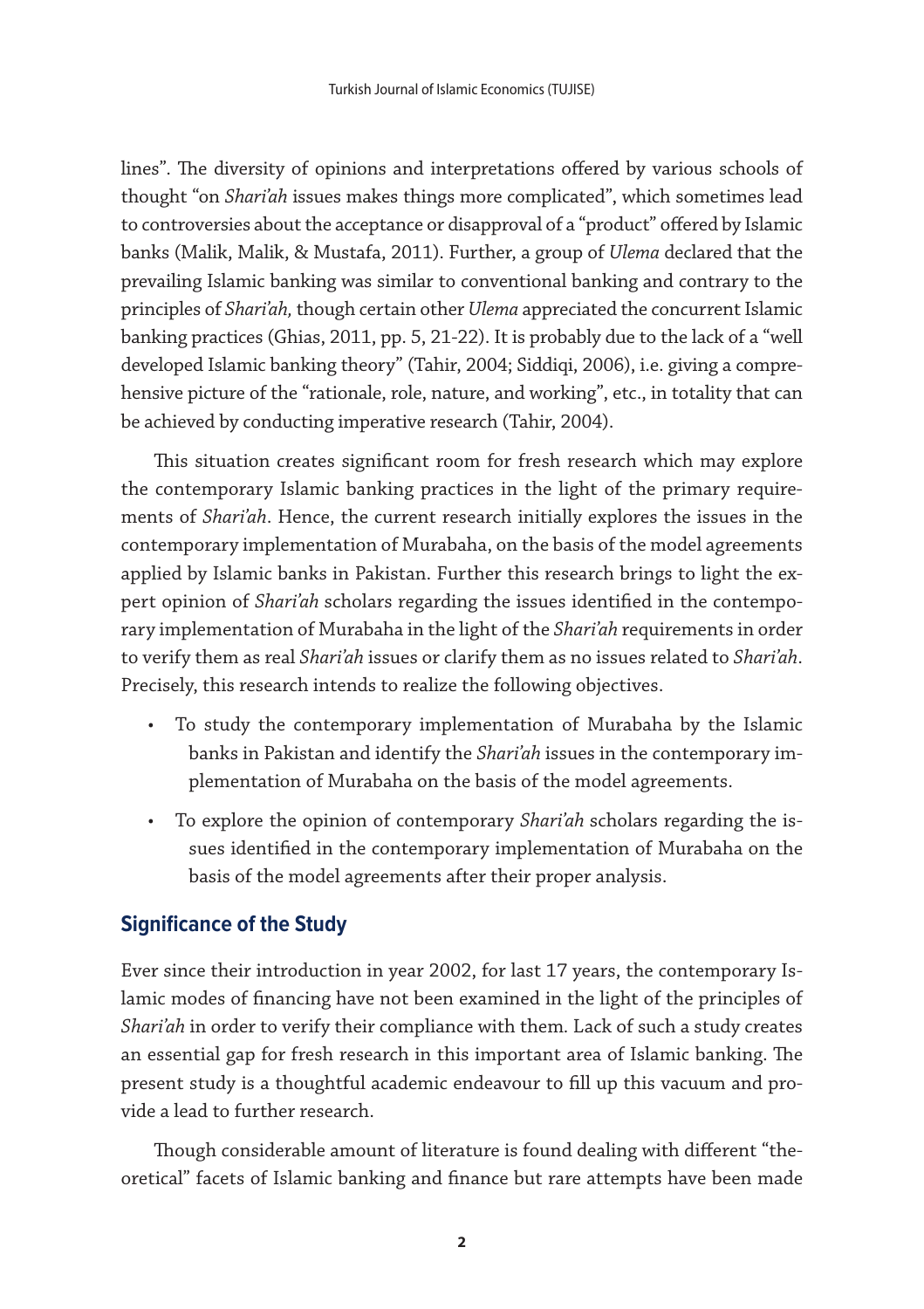to explore and investigate "empirical and operational aspects" of Islamic banking (Ahmad, 1993; Yousef, 2004; Ullah, 2012, p.4). There is a critical need of academic research to investigate the actual application of *Shari'ah* principles in Islamic banking (Ullah, 2012, p.4).

The current study is unique in the sense that previously no research has been undertaken to analyze the contemporary implementation of Murabaha on the basis of the model agreements. Thus, this is the first study of its kind that analyzes the model agreements of Islamic banks. This research explores the expert opinion of *Shari'ah* scholars regarding the issues identified in the contemporary implementation of Murabaha. Therefore, this research attempts to present an up to date knowledge regarding the issues related to the practice of Murabaha through inviting the expert opinion of contemporary *Shari'ah* scholars directly.

The findings of this research may prove a step forward towards creating consensus among a diverse group of contemporary *Shari'ah* scholars by reaching upon an agreement or may reflect the difference of opinion regarding the issues in the contemporary practice of Murabaha.

#### **Literature Review**

Murabaha contract has been "one of the most widely used" modes of Islamic finance which significantly "contributed to the recent growth" of "Islamic finance" in the global market (Hart & Childs, 2011; Haron et al., 2015). Islamic banks in Pakistan are also significantly relying on "Murabaha as a mode of financing" (Farooq and Ahmed, 2015). The massive use and growth of Murabaha has been referred to as "Murabaha syndrome" (Yousef, 2004).

Murabaha originally is a form of sale in which the cost of the subject of sale along with the profit added there on are disclosed to the buyer. The amount of profit can be determined as percentage of the cost or as an absolute amount. The sale may be on cash or deferred payment basis (Sairally, 2002; Usmani, 2007; Guney, 2015). Murabaha was adopted by Islamic banks as a means to facilitate customers by providing goods on deferred payment basis instead of advancing money. Thus, Murabaha is a type of sale in which an Islamic "bank, at the request of its client, purchases the specified goods from a third party". Immediately after obtaining the "ownership" as well as the "physical or constructive possession" of the goods, "the bank sells these goods to the client at cost plus a fixed profit margin". Hence, Murabaha in its true form is not a mode of financing (El-Gamal, 2000, pp.10-11;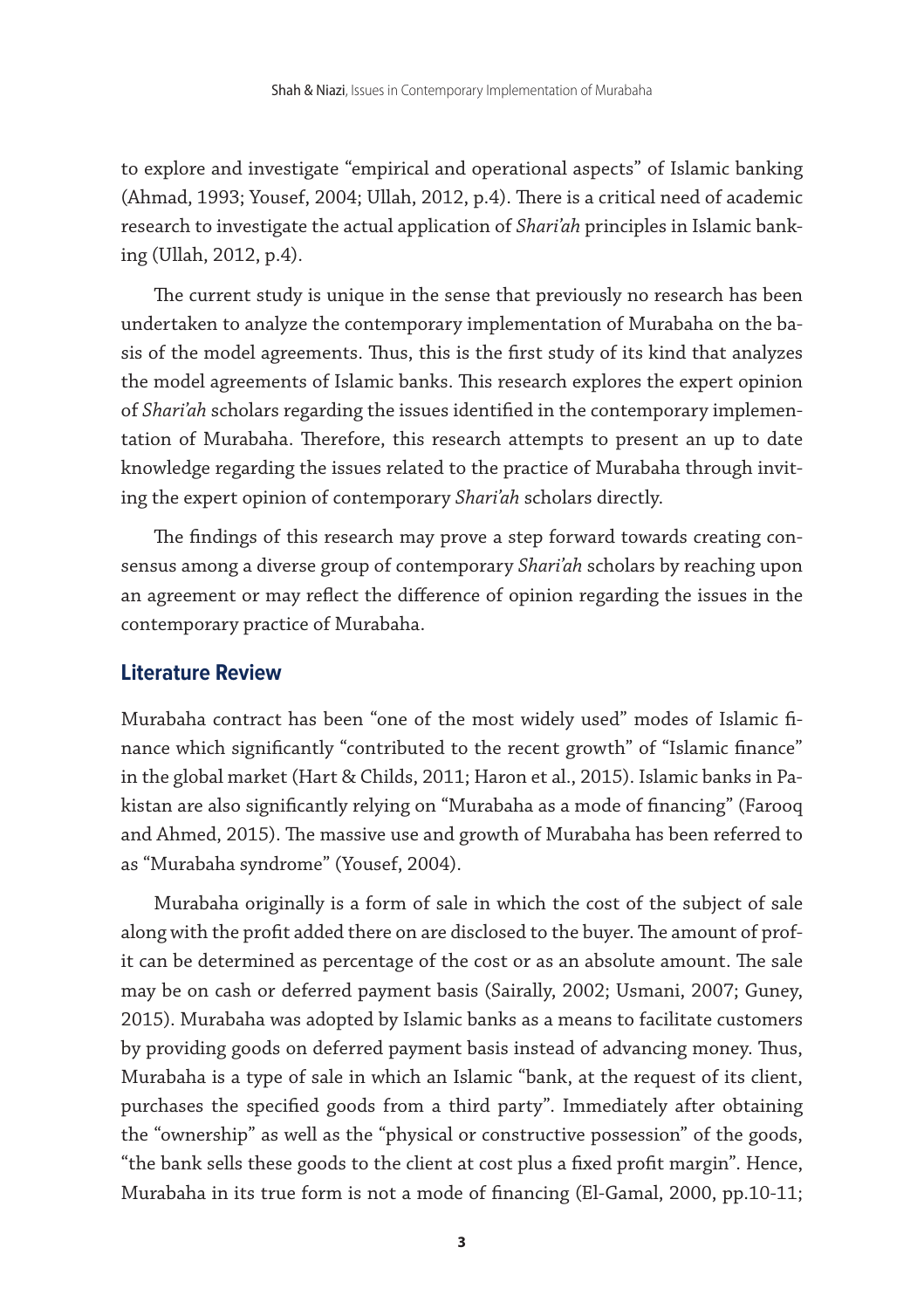Siddiqui, 2001; Sairally, 2002; Khan, 2003, p.26; Usmani, 2007, p.95; Ayub, 2007, p. 219; Alsayyed 2010; Hart & Childs, 2011; Farooq & Ahmed, 2015; Guney, 2015; Haron et al., 2015). Thus, the modern Murabaha as practiced in contemporary banking is quite different from its traditional spirit (Guney, 2015). However, the AAOIFI (2010) declared the application of Murabaha in its current form permissible. Nevertheless, if Murabaha is used as a financing mode, then all essential conditions defined by *Shari'ah* for a valid sale must be fulfilled (Usmani, 2007, p.105; Ayub, 2007, p. 214; Farooq & Ahmed, 2015). In such a sale, the seller discloses the cost of the goods to the buyer and the buyer "agrees to pay a premium over that initial price". Further, the bank needs to own the goods at the time of selling them to the customer (El-Gamal, 2000, p. 10-11; Usmani, 2007, p.106). However, Usmani (2007, p.243) observed an "increase in the price of *Murabaha*" by financial institutions "for late payment" by the customers, which is against the spirit of Murabaha. In Murabaha, the price once fixed cannot be increased or decreased.

Hasan (2009) observed that the ill organized and uncontrolled practice of Murabaha warranting a "fixed profit rate" reflected "interest in an Islamic cloak". Similarly, Gundogdu (2014) argued that the "simultaneous purchase and sale by Islamic" banks and the immediate transfer of "the ownership to the borrower in exchange of fixed return" in Murabaha indicated that the "ownership does not stay with the" bank. Gundogdu (2014) declared Murabaha as "debt creation" equivalent to conventional finance committing a "pre-determined" rate of return and essentially passing all risks associated with the Murabaha transaction to the loan seeker against the fundamental PLS principles.

The "excessive use" of Murabaha "has often led to doubtful practices" reflecting it "closer to interest bearing debt" (Tabet, 2015). The bank initially appoints the customer as agent to purchase/acquire i.e. "take possession" of the goods on behalf of the bank and deliver them to himself. The risk is in fact transferred to the customer particularly if the goods are purchased in the name of "customer from the beginning" guaranteeing a fixed return to the bank "without any risks". In case of "constructive possession" by the bank and physical possession by the customer, the Murabaha may be undertaken before the actual "procurement of the commodity" by the bank as a cloak for financing instead of trading (Tabet, 2015).

It is observed that Murabaha has been the most frequently used financing mode by Islamic banks since its acceptance as *Shari'ah* complaint mode of finance. However, it has been criticised for securing fixed rate of return without carrying risk hence creating resemblance to conventional interest based financing (Sairally, 2002).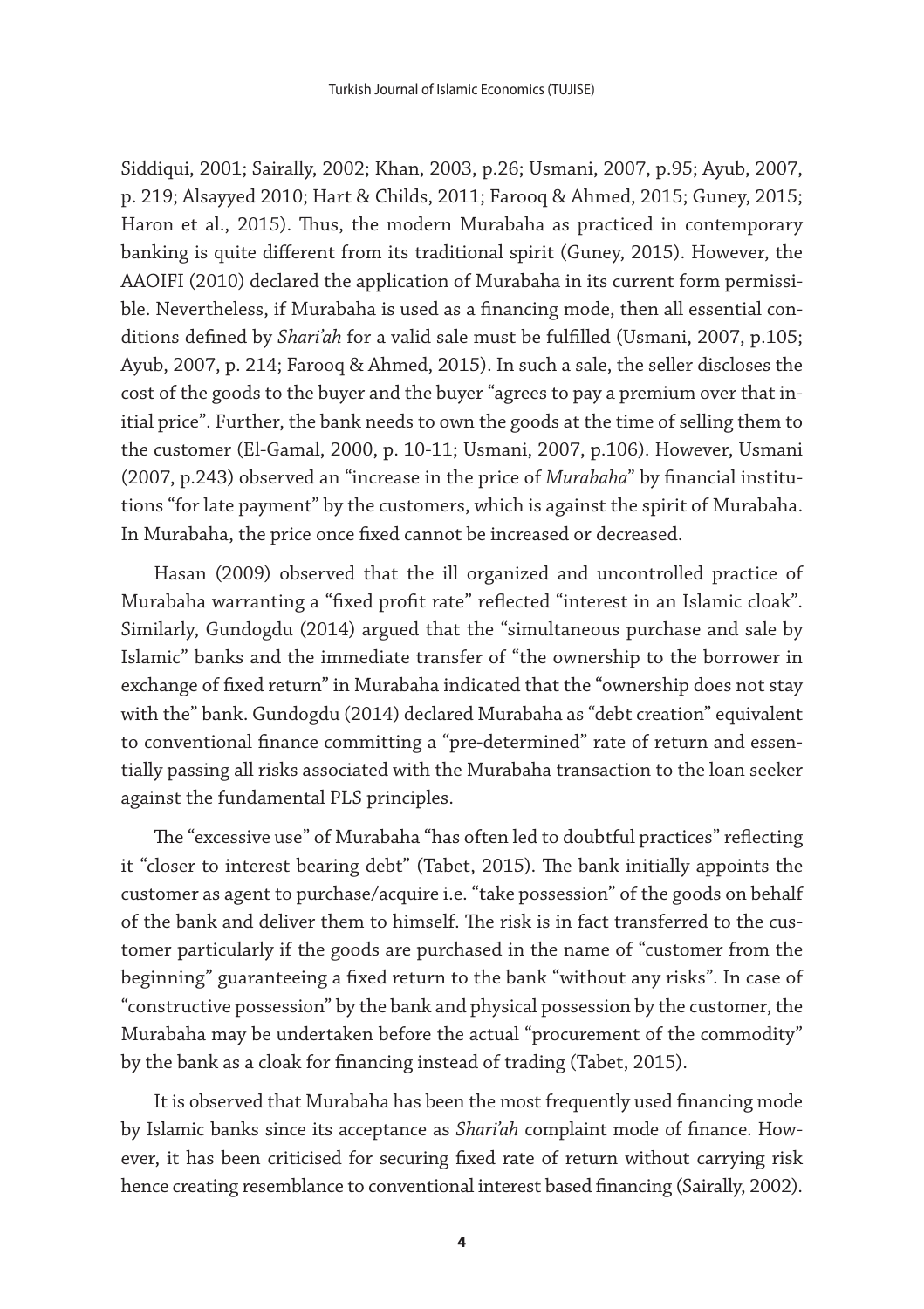Moreover, previous research has not investigated the issues related to contemporary implementation of Murabaha. Yousef (2004) empirically examined the use of Murabaha and other mark-up based financing in comparison with the total financing extended by the Islamic banks. Similarly, previous research (Ahmad, 1993; Shah & Niazi) examined Islamic banking practices on the basis of annual reports, account opening forms, and promotional brochures of Islamic banks. No research is found to have examined the issues in the contemporary implementation of Murabaha on the basis of any primary reliable data including the legal documents and agreements which contains all the necessary terms and conditions sufficient to prove the *Shari'ah* compatibility or otherwise of the contemporary Islamic modes of financing.

#### **Methodology**

This research is premeditated as a qualitative research intending to explore the contemporary implementation of Murabaha followed by the expert opinion of a diverse group of *Shari'ah* scholars regarding the issues related to its contemporary implementation.

This research may be categorized as exploratory for discovering (Kothari, 2004, p.36) and better understanding (Neuman, 2014, p.38) the issues in contemporary practice of Murabaha and obtaining the expert opinion of *Shari'ah* scholars regarding its compliance with *Shari'ah* principles (Sekaran, 2006, p.120; Ullah, 2012, p.37). The structure of this research incorporates the essential features of both exploratory and descriptive research paradigm (Eid, 2012, p.244) due to the practically jumbling nature of exploratory and descriptive research (Neuman, 2014, p.38). The lack of a unanimous position of *Shari'ah* scholars (Alomar, 2006) on contemporary Islamic banking practices which developed particularly after 2002 and absence of an established theory of Islamic banking (Tahir, 2004; Siddiqi, 2006), are the two reasons making this an exploratory study suitable for applying qualitative methods. Zamil (2014, p. 382) undertook exploratory research in order to discover the "theoretical and practical aspects of problems and challenges" facing the Islamic banks.

#### *Population*

This study intended to explore issues in the contemporary implementation of Murabaha, hence all the full-fledged Islamic banks as well as conventional banks which operate Islamic banking branches in Pakistan apparently constituted the population of this study. Currently they all are 21 in number including 5 full-fledged Islamic banks and 16 conventional banks having Islamic banking branches in opera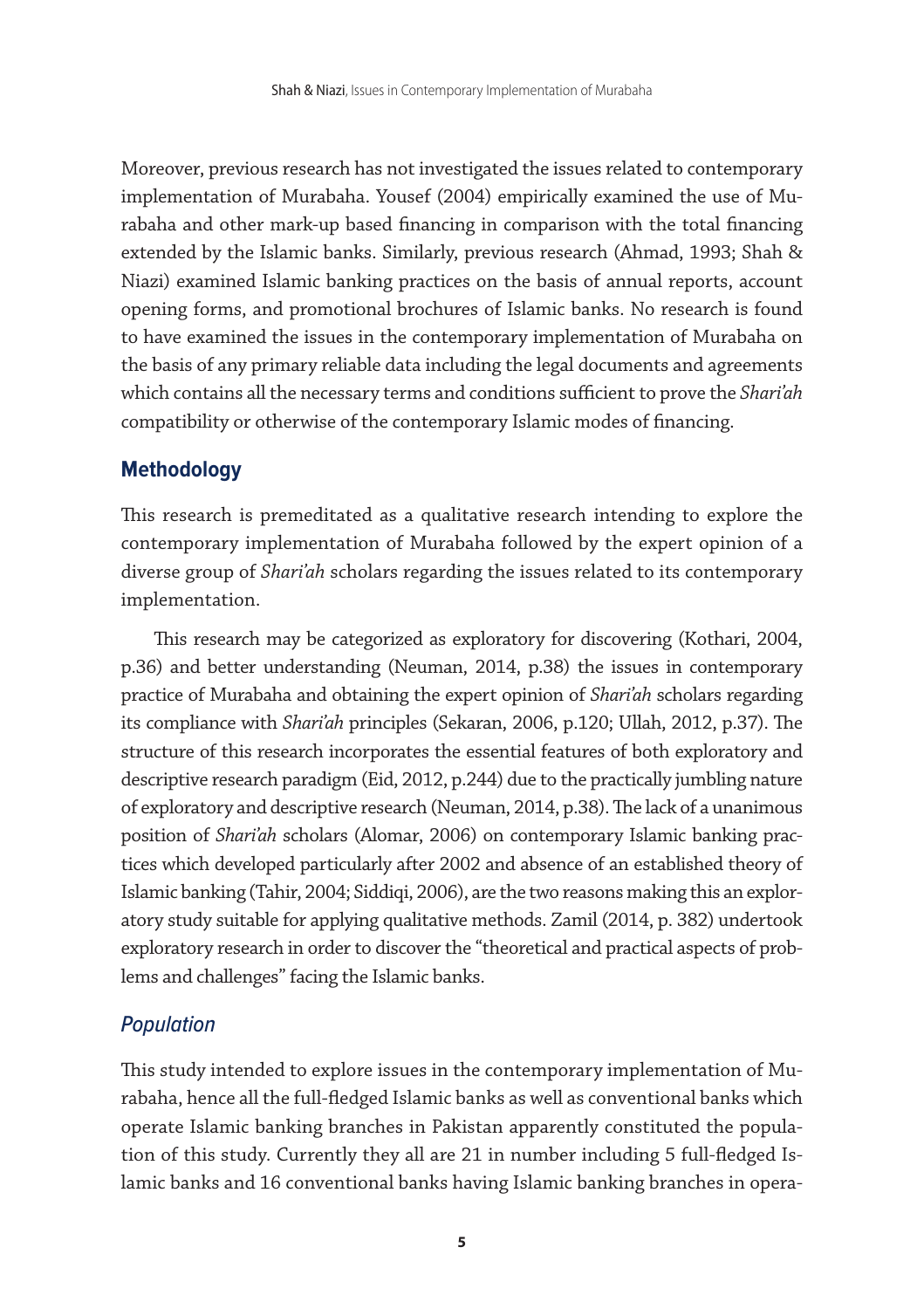tion (SBP, Islamic Banking Bulletin July-September 2017; Zamil, 2014, p.192). The research comprised two phases, therefore a separate population was defined for each phase of this research.

In the first phase of this research, the contemporary implementation of Murabaha was examined on the basis of data collected from the model agreements/documents in order to identify issues in the contemporary implementation of Murabaha. Therefore, the group of model agreements of all the Islamic banks actually constituted the population in the first phase of this study. The model documents were selected as source of information on the basis of their authenticity, credibility, representativeness and meaningfulness (Scott, 1990, p. 6, cited by Flick, 2009, p.257).

Subsequent to identifying the issues in the contemporary implementation of Murabaha on the basis of content analysis of the model agreements, a list of open-ended questions was developed for soliciting the expert opinion of *Shari'ah* scholars through semi-structured interviews. Thus, the *Shari'ah* scholars having expertise in banking and finance, working in Islamic banks or serving in *Dar ul Uloom*, and academic researchers, constituted the population for the second stage of this study.

# *Sample and Sampling Techniques*

In the first stage of the study, the model agreements developed by SBP and principal documents from all the five Islamic banks working in Pakistan were required. Therefore, theoretically the purposive sampling technique was used. Purposive or judgmental sampling is meant for "special situations" and is appropriate for "exploratory research". It is applicable to "content analysis" to examine agreements/ documents in order to identify the issues (Neuman, 2014, pp. 273-274) in the contemporary implementation of Murabaha.

The researcher made full efforts to collect the model documents from SBP and all the five Islamic banks working in Pakistan. However, the model agreements could only be collected from the SBP website and two Islamic banks, coded as IB-I and IB-II for the purpose of this research in order to keep their confidentiality. Samad, Gardner, and Cook, (2005) also collected information from only two Islamic banks.

After analyzing the model agreements used for the contemporary implementation of Murabaha, a list of open ended questions was developed about the issues identified on the basis of information collected through the content analysis. It was intended to investigate that whether the issues identified in the contemporary practices of Islamic modes of financing, were significant from *Shari'ah* point of view or not.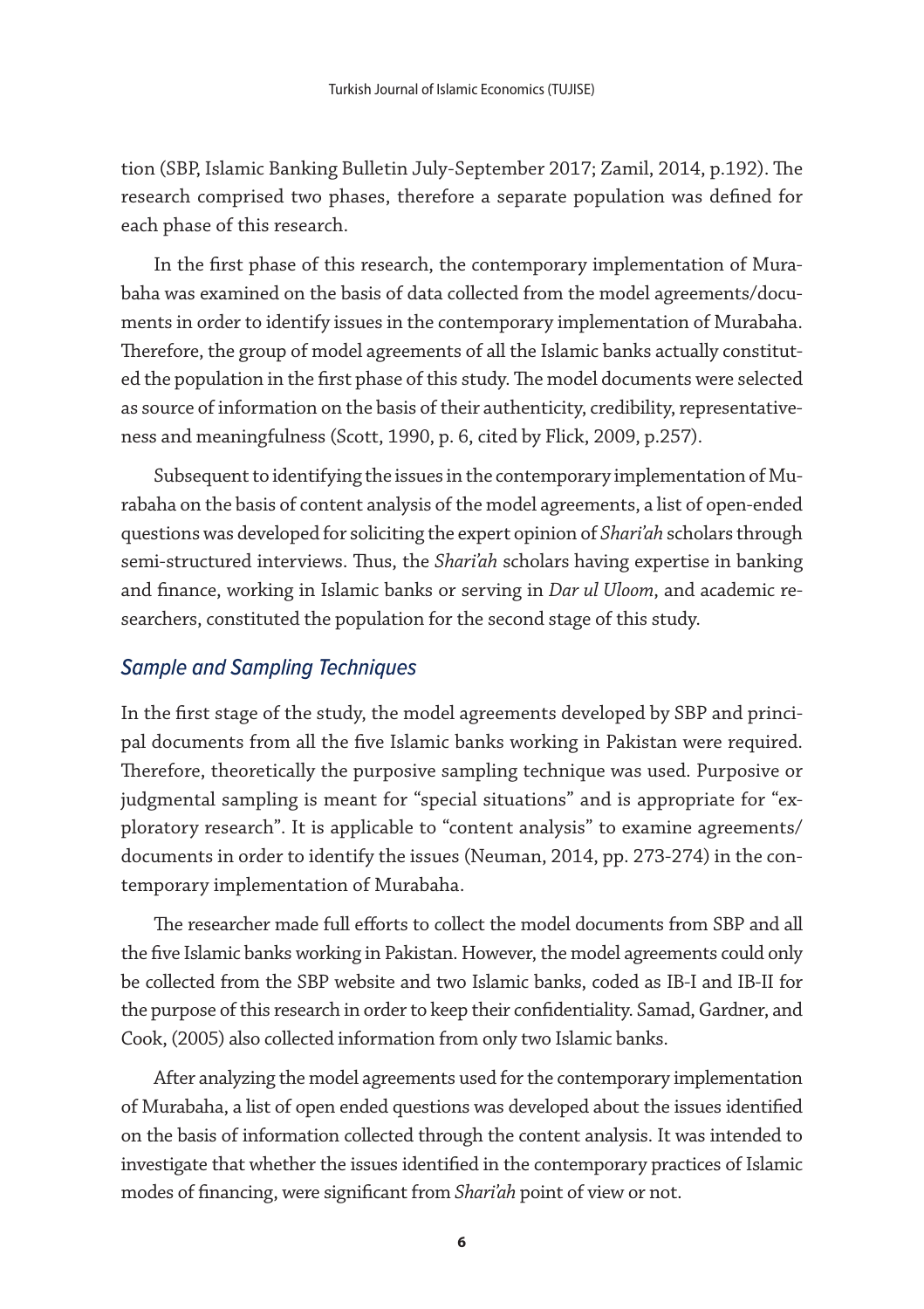Therefore, a sample was required to be selected from the *Shari'ah* scholars of the country for this purpose. Purposive sampling was again applied. Ahmed (2006) adopted "purposive random sampling" using "file study and questionnaire survey" in order to identify and comprehend "the problems and prospects of implementation and practice of Mudaraba and Musharaka". Accordingly data were collected from a sample of 30 respondents including banks' *Shari'ah* advisors, *Shari'ah* board members, *muftis* associated with Darul uloom and madrassas, and academician and researchers. Previous research used a sample of 31 (Zamil, 2014, p.207) and even a smaller sample of only 23 (Ahmed, 2006) for collecting primary data.

#### *Data Collection and Analysis*

In the first phase of this research, the SBP model agreements were downloaded from the SBP website and copies of principal documents/agreements of Murabaha were collected from two Islamic banks (IB-I, IB-II). It is worth mentioning that the model agreements of Islamic banks were used for the first time in an academic research in this study. Previous research (Ahmed, 1993; Shah & Niazi, 2009) collected information from annual reports, brochures, accounting opening forms and other promotional booklets of different Islamic banks for appraising the practices of Islamic banks.

The model agreements of Murabaha were analysed through qualitative content analysis (Saunders et al., 2009, p.117) in order to point out the issues in the contemporary implementation of Murabaha. The model documents were read and re-read iteratively in order to identify the clauses/sections that created misgivings about their *Shari'ah* acceptability. The initial misgivings identified in the model agreements were coded as questions making a list of 7 open-ended questions (Erlingsson & Brysiewicz, 2017) for soliciting the expert opinion of *Shari'ah* scholars through semi-structured interviews making the whole "process inductive" (White & Marsh, 2006).

These open-ended questions were used for interviewing a diverse group of *Shari'ah* scholars including *Shari'ah* advisors and *Shari'ah* board members, *muftis*, and academic researchers with specialization in Islamic banking and finance. Practically semi-structured interviews were conducted in this phase of the research. Previous researchers also conducted "semi-structured interviews" (Ullah, 2012, p.5; Zamil, 2014).

The interviews were properly transcribed and then analysed through content analysis. NVivo (version 12), the software for qualitative data was used for analysis of the transcribed data. In the next step codes were created in NVivo (version 12) rep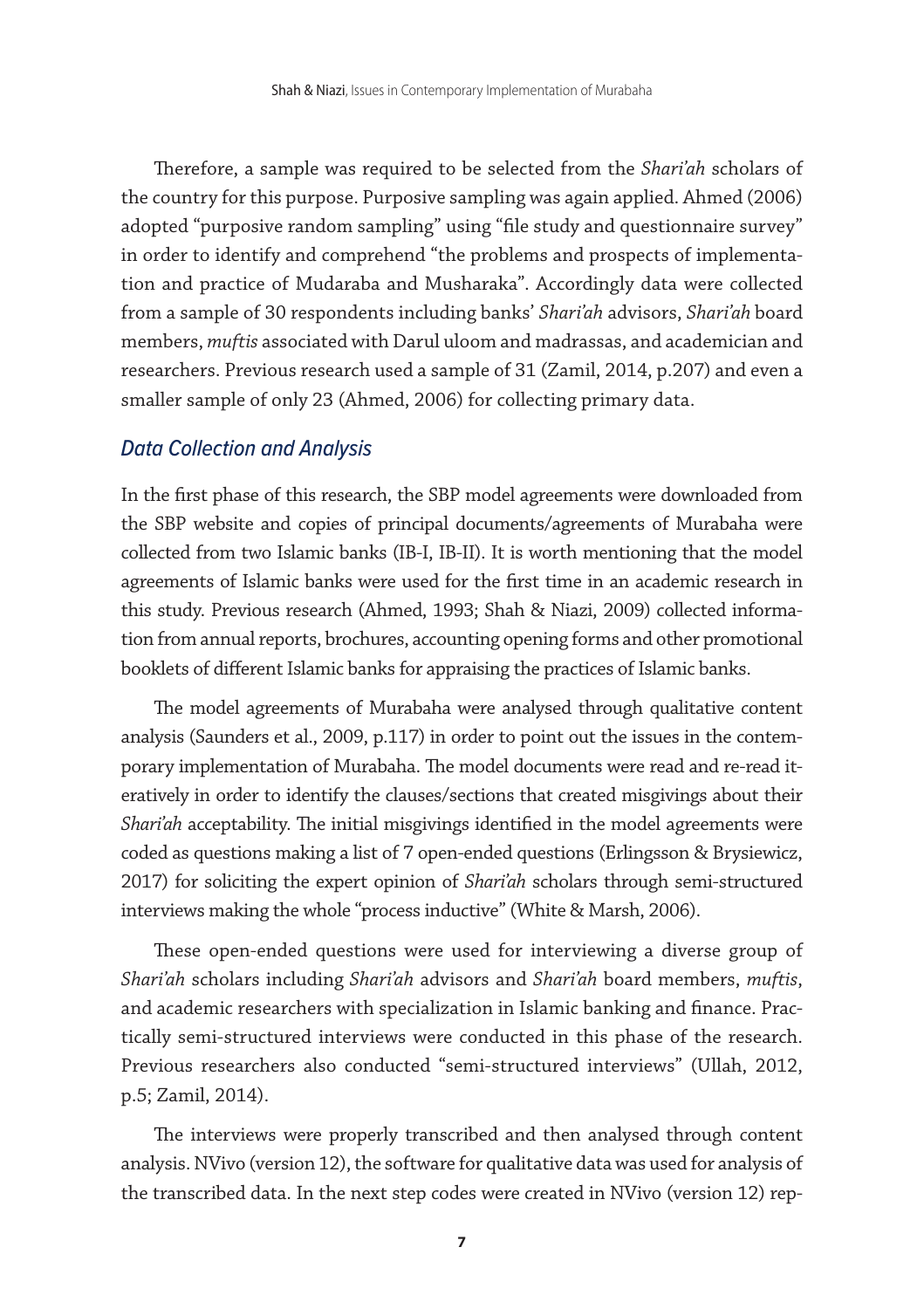resented by Q.1, Q.2, … Q.7, on the basis of the open ended questions used for interviewing the *Shari'ah* scholars regarding the issues identified in the model agreements. The responses obtained from the *Shari'ah* scholars were then sent to the respective codes for further analysis. The software was run to examine the sentiments of the respondents with respect to each code (question). The NVivo initially composed the summary of responses to a code (question) and categorized the total respondents in four groups including mixed, negative, neutral, and positive categories. The results are discussed in section 5 of this paper. However, transcribed data were thoroughly analysed and interpreted by the researcher. Figure 1, presents the schematic diagram of the data collection and analysis followed in this research.



*Figure 1.* Data Collection and Analysis

# **Analysis of the Model Agreements**

From the analysis of the model agreements it is observed that Murabaha is primarily described as a 'financing facility' and is defined as "financial accommodation within the meaning of the term 'finance' under the Financial Institutions (Recovery of Finances)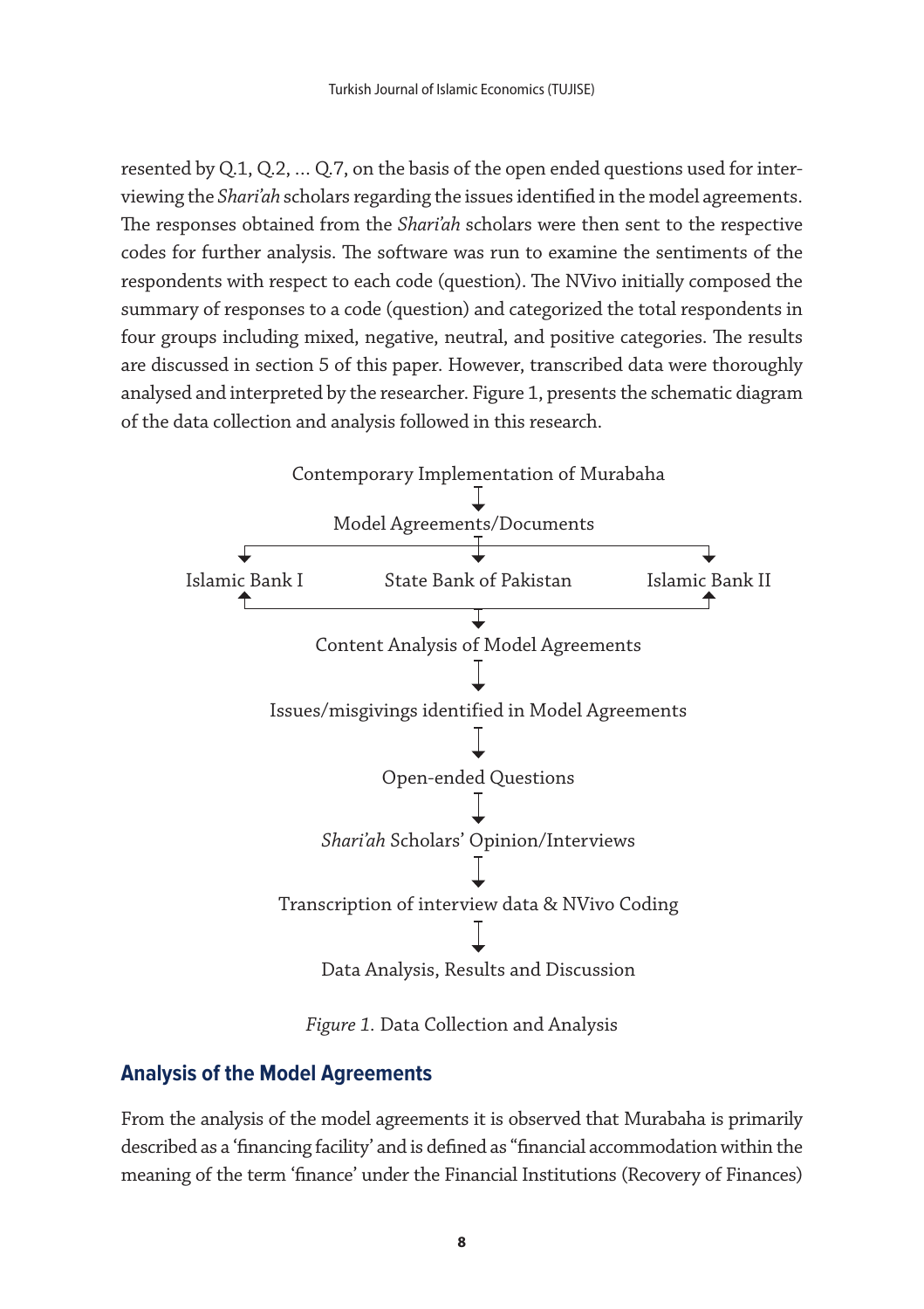Ordinance 2001". For instance, it is stated that "the customer wishes to obtain finances (as defined in Financial Institutions (Recovery of Finances) Ordinance 2001) in accordance with the principles of Islamic modes of financing from the Bank for the purchase of the goods on Murabahah basis" (IB-II, MMFA). It is further clarified that the bank purchases the desired goods from the suppliers and sells the same goods to the customer by way of 'Murabaha facility' (SBP, MMFA, Clause, 1.01, 2.01; IB-II, MMFA, Clause, 1.1), whereas the 'Murabaha facility' is defined as "the total facility amount to be made available to the customer by the bank which may be paid to the supplier of the goods/ asset directly as cost price or drawn down by the agent pursuant to a series of Murabaha transactions (IB-I, MMFA, Clause, 1). Each Murabaha transaction constitutes provision of "finance" as defined in the Ordinance (IB-I, MMFA, Clause, 5.04).

Literally, Murabaha is a sale transaction on cash or deferred payment basis in which the cost of goods sold is disclosed by the seller and a profit margin is included in the sale price (SBP, 2004; Usmani, 2007, p.95). Theoretically the bank (seller) purchases the assets as per requirements of a customer and sells the same to the customer (buyer) on deferred payment basis. It is stated that the bank purchases the desired goods from the supplier and sells the same goods to the customer by way of 'Murabaha facility' for up to a total aggregate of cost price of Rs. at any given time (SBP, MMFA, Clause, 1.01, 2.01; IB-II, MMFA, Clause, 1.1).

However, practically the customer is appointed as agent by the bank to purchase the required asset on behalf of the bank taking its possession as an agent. At such moment of time the risk of ownership needs to be assumed by the bank. Subsequently the customer makes an offer to purchase the same from the bank as buyer, on deferred payment basis (Ayub, 2009, p.225; Usmani, 2007, pp. 106, 107). It implies that the risk of ownership lies with the bank during the period starting from the time of purchase of the asset by the agent till its subsequent sale to the customer (changing the status of customer from agent to buyer).

However, practically the customer as an agent receives the "pay order/cross cheque, in the name of supplier" from the bank for the desired goods to be purchased (SBP, MMFA, Clause, 2.01). In case of "failure of the supplier to supply the said goods within the period specified in the Purchase Requisition", the customer (agent) is liable to "refund the full amount and all cost and consequences in light of the Agency Agreement" (SBP, MMFA, *Murabaha* Document#4, Receipt). Similarly, the customer as an agent collects "the goods directly from the supplier in terms of Purchase Requisition duly endorsed by the bank and provides a declaration to the bank confirming the acquisition of the goods along with relevant details" (SBP, MMFA, Agency Agreement). Further,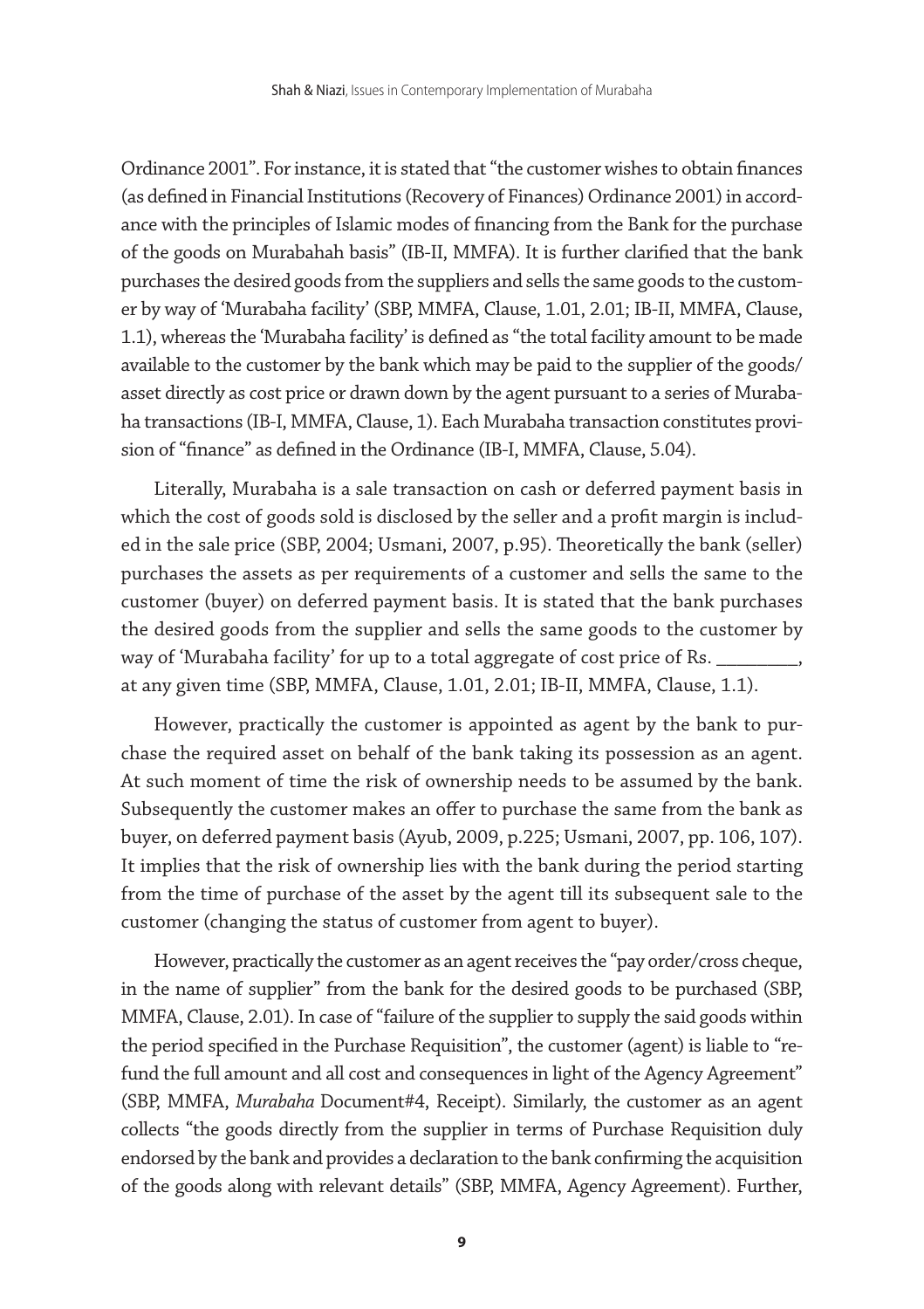the bank confirms "that the said assets are available with the 'client' and have not been consumed /resold at the time of signing of the acceptance" of the purchase offer made by the agent/customer (IBB-II, MMFA, Appendix C-Contract Form).

It is observed that the subject assets are practically in possession/control and use of the customer/agent with an explicit understanding of exchange of a theoretical offer and acceptance of purchase and sale between the customer and the bank. All associated risk, particularly the ownership risk appears to be only theoretically transferred to the bank for zero duration of time.

It is further stated that the bank (seller) sells the goods "without any responsibility on the part of the bank for any defect therein and without any warranty relating to the condition or suitability or efficacy of the goods whether such warranty be expressed or implied by law or recognized by custom" (IBB-II, MMFA, Clause 3.1; IBB-I, MMFA, Clause, 6).

In short, the overall Murabaha arrangement consists of three stages including (i) purchase of the goods by the bank directly or through the customer as agent, (ii) offer by the customer to purchase the goods from the bank, and (iii) acceptance of the offer by the bank to sell the goods to the customer. However, all the three stages are practically combined in one 'Declaration' comprising three parts for the three stages respectively included in the same document (SBP, Murabaha Document#5). It means that the 'Declaration' should at least be exchanged three times between the two parties. However, practically all the steps may be completed at once just to meet the *Shari'a* requirements notionally and avoid audit objections.

After analysing the terms and conditions incorporated in the model agreement of Murabaha, the following issues are identified for further analysis.

- 1. It is observed that Islamic banks in fact extend financing facility in the name of 'Murabaha facility' defined as "financial accommodation within the meaning of the term 'finance' under the Financial Institutions (Recovery of Finances) Ordinance 2001". Can such financing facility be called an Islamic mode of financing?
- 2. Do the *Shari'ah* principles allow appointing the customer (buyer) as agent for purchasing the desired asset on behalf of the bank and subsequently buying the same from the bank as customer/buyer, on deferred payment basis?
- 3. Do the *Shari'ah* principles allow completing the three stages of Murabaha at the same time i.e. signing all the requisite documents by the bank and the customer at once?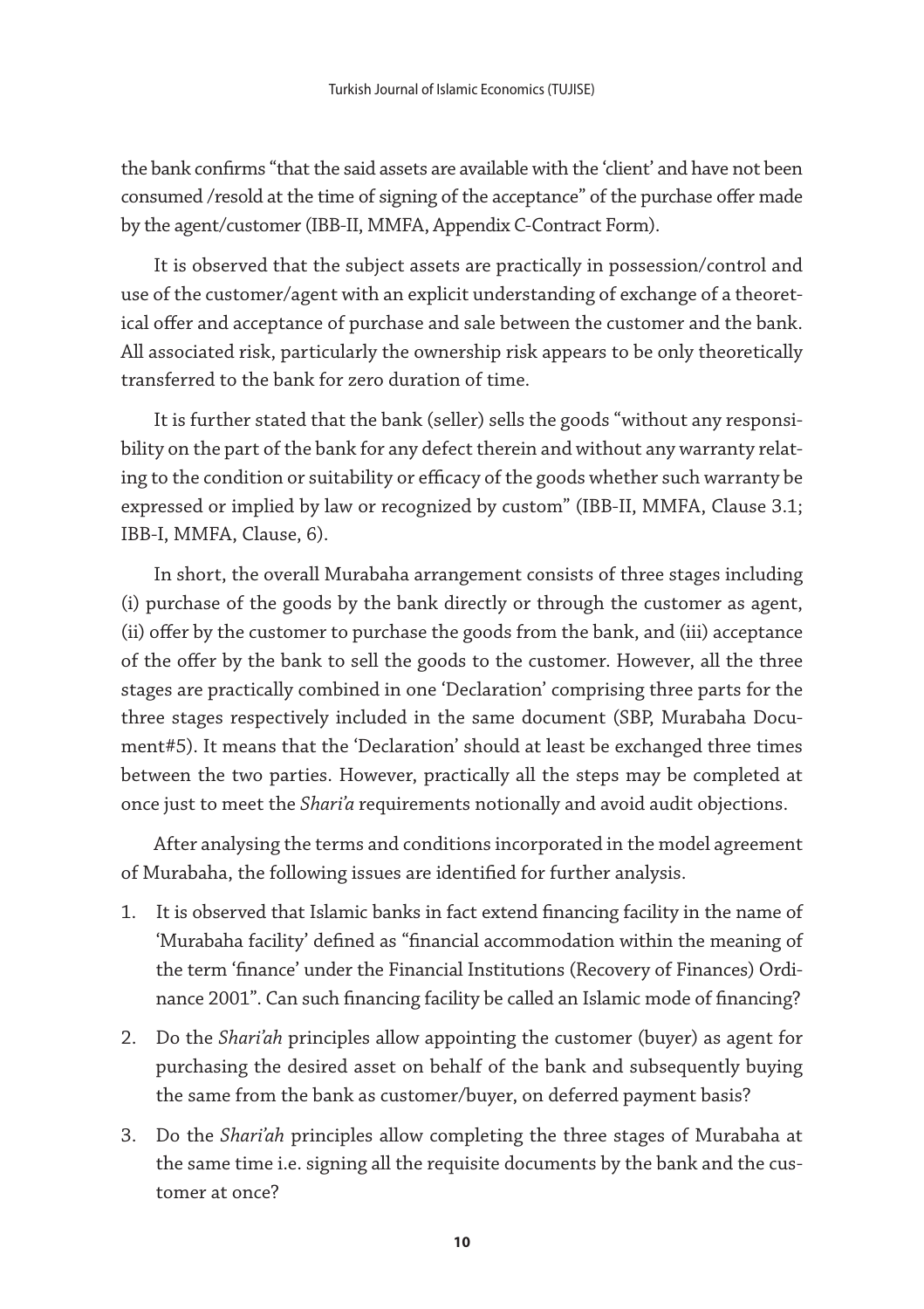- 4. Do the *Shari'ah* principles allow a sale/purchase transaction in which the bank does not assume any ownership risk?
- 5. Do the *Shari'ah* principles allow any sale "without any responsibility on the part of the bank for any defect and without any warranty relating to the condition or suitability or efficacy of the goods whether such warranty be expressed or implied by law or recognized by custom"?
- 6. Do the *Shari'ah* principles allow binding the agent for the refund of "the full amount and all cost and consequences" to the principal, if the supplier fails to supply the goods in the required time?
- 7. Who should bear the risk of supplier failure in a sale transaction, according to *Shari'ah* principles?

# **Analysis of Interviews' Data and Discussion**

The issues (questions) identified in the previous section were discussed with a diverse group of experts in Islamic banking representing various schools of thought. They included *muftis*, *Shari'ah* scholars, *Shari'ah* advisors, *Shari'ah* board members, and academic researchers. The list of these respondents is attached as appendix A at the end of this paper.

|                |          | Table 1. Result Sheet of NVivo Showing Summary of Responses |            |             |
|----------------|----------|-------------------------------------------------------------|------------|-------------|
| Category       | A: Mixed | B: Negative                                                 | C: Neutral | D: Positive |
| Q.1            |          |                                                             | 14         |             |
| Q <sub>2</sub> |          |                                                             | 16         |             |
| Q <sub>3</sub> |          |                                                             | 13         |             |
| Q.4            | 10       |                                                             | 12         |             |
| Q.5            | ヮ        | հ                                                           | 21         |             |
| Q.6            | 11       | 11                                                          | 6          |             |
|                | 12       |                                                             |            |             |

The detailed summary of responses to the 7 questions (codes) is given in table 1.

Further, the NVivo sentiment analysis classified the respondents' sentiments into four categories including very negative, moderately negative, moderately positive and very positive. The NVivo claims to detect "what people like or dislike" on the basis of "opinions, emotions and attitudes" from the data sources including "open-ended survey responses". It classifies the feedback in four categories (NVivo,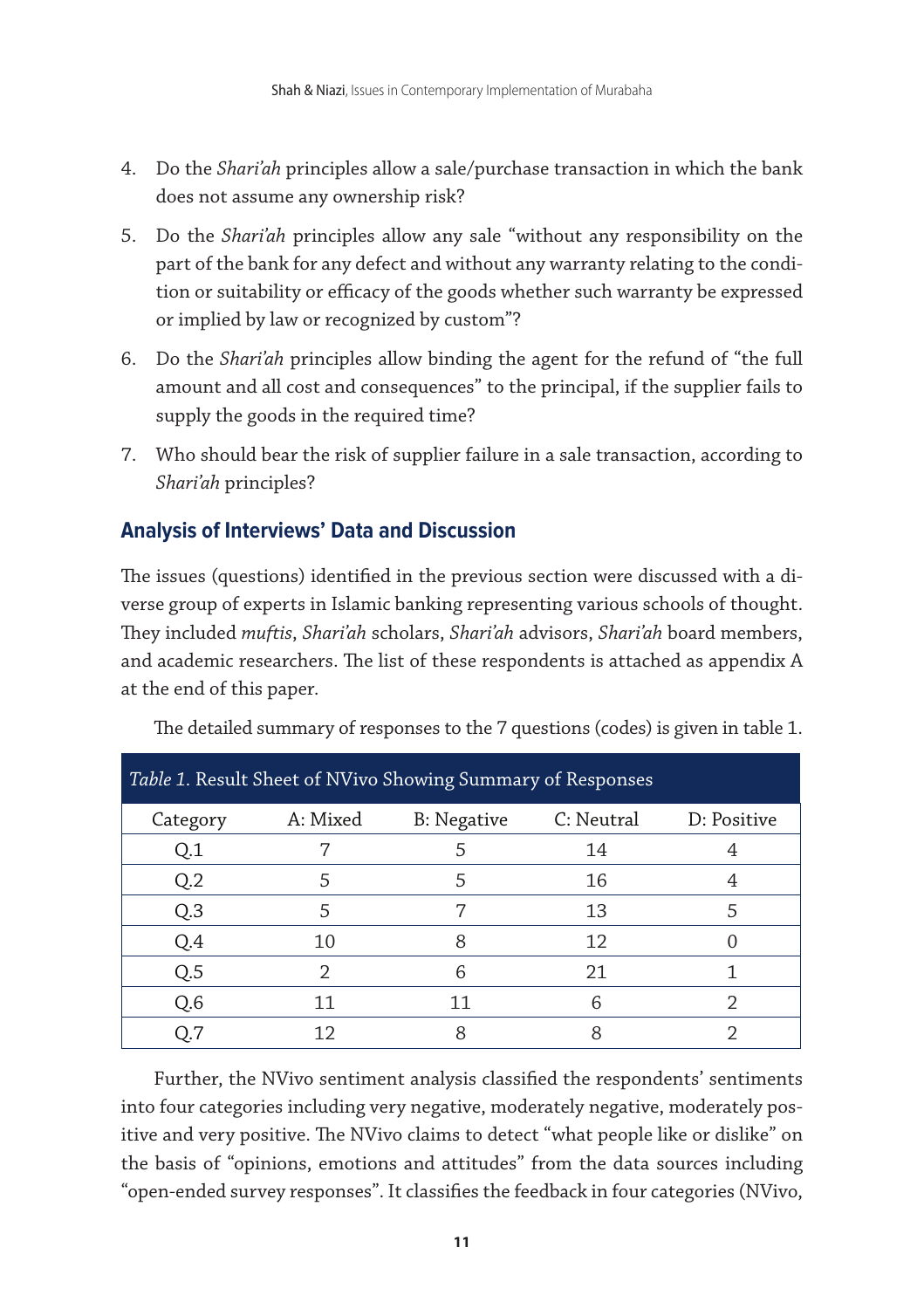website) on the basis of sentiments derived by the software from the expression (words) in the text. The results are therefore unauthenticated quantitative form of the qualitative data, which may not necessarily support the findings/interpretation of the researcher. The use of various synonyms may influence the retrieval of information (Zamawe, 2015) and possible placements in categories against the real message the data conveys. Table 2 presents complete result of sentiment analysis of the 7 questions (codes).

| Table 2. Result Sheet of NVivo Sentiment Analysis |                     |                                  |                           |                  |  |
|---------------------------------------------------|---------------------|----------------------------------|---------------------------|------------------|--|
| Category                                          | A: Very<br>negative | <b>B:</b> Moderately<br>negative | C: Moderately<br>positive | D: Very positive |  |
| Q <sub>1</sub>                                    | 5                   |                                  |                           | 3                |  |
| Q <sub>2</sub>                                    | З                   |                                  | 8                         |                  |  |
| Q <sub>3</sub>                                    | 5                   |                                  |                           |                  |  |
| Q.4                                               | 17                  | 9                                | 9                         |                  |  |
| Q.5                                               | З                   | 5                                |                           | 3                |  |
| Q.6                                               | 5                   | 19                               | 12                        |                  |  |
| Q.7                                               | 17                  | 6                                | 15                        |                  |  |

The crux of the interviews and discussion held with the respective experts is summarized below on issue to issue basis followed by the NVivo result with respect to each code (question).

Regarding question 1, whether defining Islamic modes of financing on the basis of Financial Institutions (Recovery of Finances) Ordinance 2001 as "financial accommodation" creates a *Shari'ah* issue or not, a difference of opinion was observed. One group of respondents did not like defining Islamic modes of financing according to the said ordinance and proposed an independent legal framework for the Islamic banks in order to promote Islamic banking in its true letter and spirit. The second group of respondents indicated that the nature of the Islamic modes of financing should be considered on the basis of practice, and not on the basis of definition, whatever law might define it. Some respondents of this group justified that Islamic modes of financing actually used to result in creation of credit and might be collected like conventional credit on the basis of the said ordinance in case any such problem arose. So according to them, it was not an issue indeed.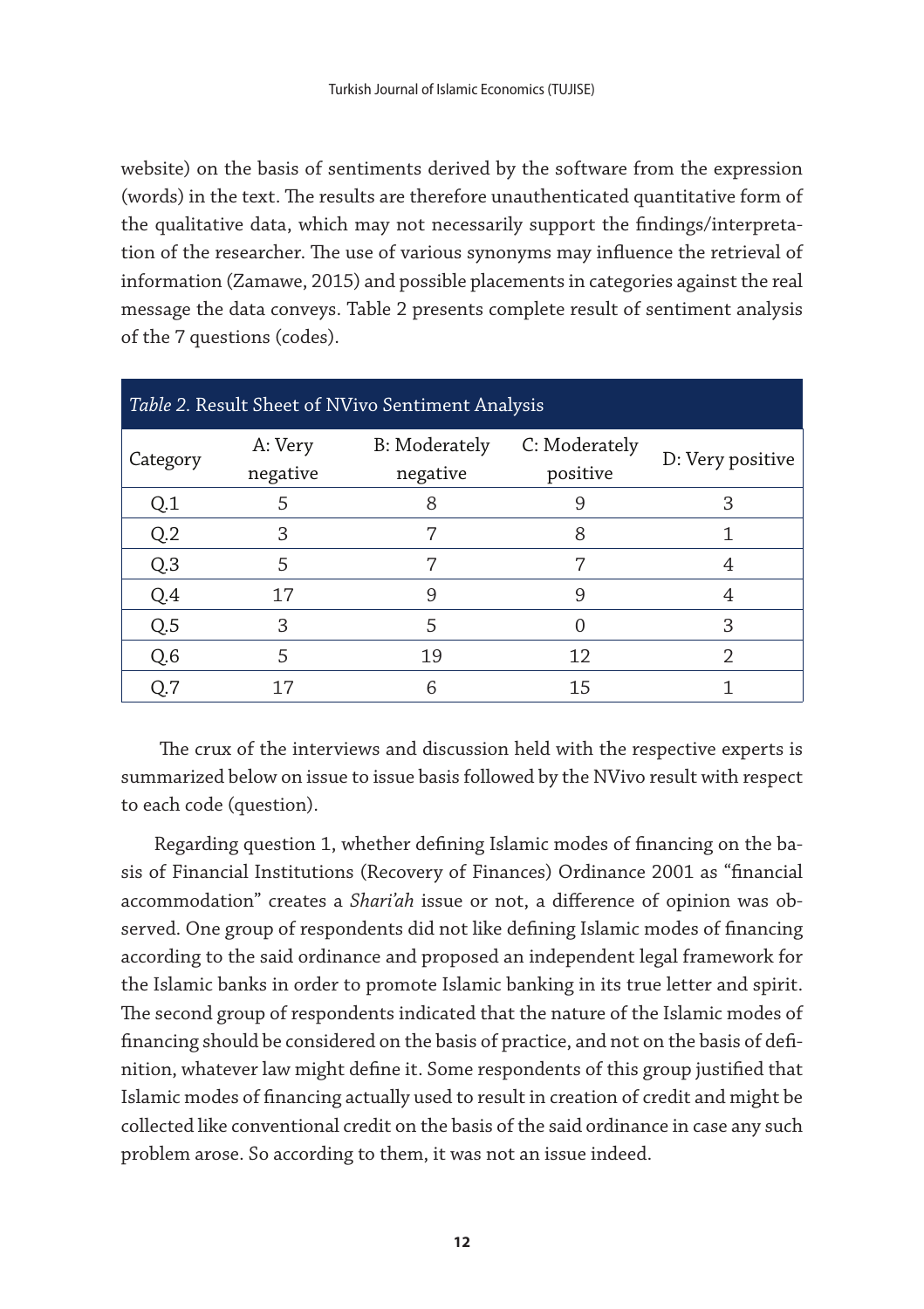However, a relatively smaller number of respondents, reflected indifference about the impact of such a definition on the Islamic modes of financing and opted to remain neutral regarding this issue.

The NVivo composed the summary of responses to Q.1 with 7 respondents categorized in mixed category, 5 respondents in negative, 14 respondents in neutral and 4 respondents in positive category. However, the sentiment analysis of the interviews' text, shown in table 2, classified 5 expressions in very negative category, 8 in moderately negative, 9 in moderately positive and 3 expressions in very positive category.

Question 2 inquired about the appointment of customer as agent by the banks in Murabaha. Almost all the respondents were unanimous in accepting the appointment of the customer as agent by the bank to purchase the required asset on behalf of the bank though some of the respondents explained that appointment of the customer was the least preferred option available to the Islamic banks. However, it was due to certain practical reasons that Islamic banks preferred to appoint the customer as agent. For instance, banks usually do not have expertise in purchasing the desired goods/quality for the customers so a customer is appointed as agent to purchase the goods according to his/her requirements/choice.

The NVivo summary of responses to Q.2 included 5 respondents in mixed category, 5 respondents in negative, 16 respondents in neutral and 4 respondents in positive category. However, the sentiment analysis of the interviews' text, shown in table 2, classified 3 expressions in very negative category, 7 in moderately negative, 8 in moderately positive and 1 expression in very positive category. Nevertheless, this division of respondents' opinion may better be attributed to the limitation of the software (NVivo).

In response to the question 3, the respondents unanimously agreed that for a genuine Murabaha transaction, it is necessary that all the requisite steps must be followed in letter and spirit indicating that filling and signing all the documents of Murabaha at the same time is not allowed in *Shari'ah*, in any case. It was explained that such a practice would make the Murabaha transaction void and equivalent to interest based conventional lending. However, two respondents explained that documents are not required in *Shari'ah* and a verbal understanding is sufficient if the proper steps are followed in the Murabaha transaction. An Islamic banker explained that all documents are filled/obtained at the same in order to facilitate the customer, who may otherwise get irritated if asked time and time again for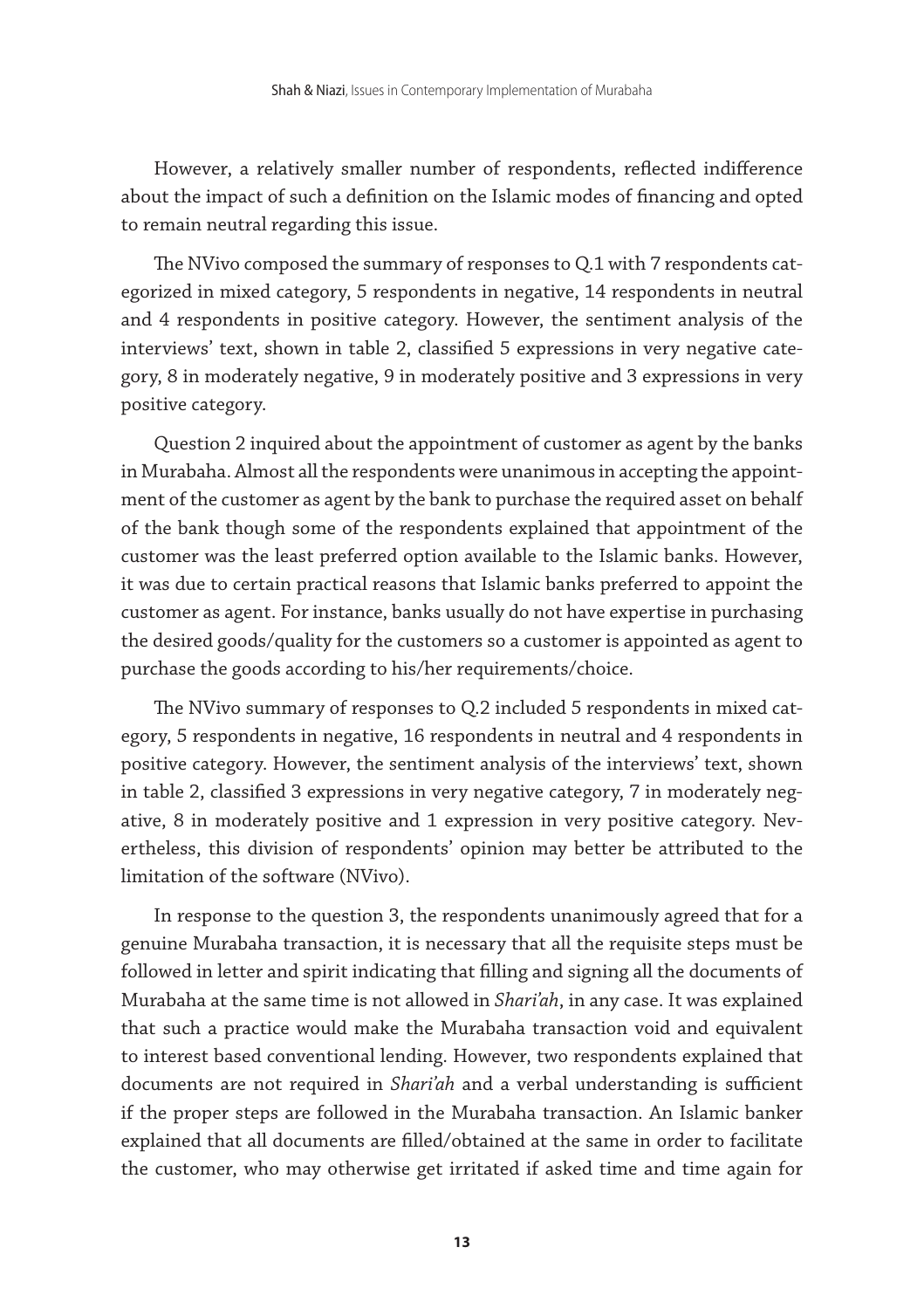fulfilling the Murabaha process. However, the documents remain blank till the purchase of goods by the customer as agent which he/she might communicate through telephonic call or email or physical visit.

The NVivo summary of responses to Q.3 placed 5 respondents in mixed category, 7 respondents in negative, 13 respondents in neutral and 5 respondents in positive category. However, the sentiment analysis of the interviews' text, shown in table 2, classified 5 expressions in very negative category, 7 in moderately negative, 7 in moderately positive and 4 expressions in very positive category. Nevertheless, this division of respondents' opinion may better be attributed to the limitation of the software (NVivo).

In response to the question 4, the respondents unanimously agreed that the bank was not allowed to sell any goods without assuming the ownership risk in any case.

The summary of responses to Q.4 categorized 10 respondents in mixed category, 8 respondents in negative, 12 respondents in neutral and 0 respondent in positive categories. However, it is important to notice that even in this case, NVivo classified only 17 sentiments in very negative category, 9 in moderately negative category, 9 in moderately positive category and 4 in very positive category, on the basis of their expression in words. It is in fact the limitation of the software to classify such expression as 'very positive'. For instance, the following responses do not support any sale without assuming ownership risk. However, the software classified these responses as 'very positive'.

Respondent No. 10:

It is not allowed. The bank must assume the ownership risk. Otherwise it is like conventional interest based lending. Give money and do what you like. If such things are happening, they need to be rectified. We have heard from our teacher, Mufti Taqi Usmani that "we are guiding the banks in right directions but if they are doing something wrong then they need to be rectified".

Respondent No. 25:

It violates the hadith "*alkhiraj u bizamman*", i.e. no pain, no gain. Entitlement of profit is linked with taking risk. But if no ownership is taken, no risk is assumed.

Respondent No. 8:

It is usually not allowed. But practically speaking, bank is a specialized type of organization which always deals in credit and therefore such type of things happen. However, it is *makroh*.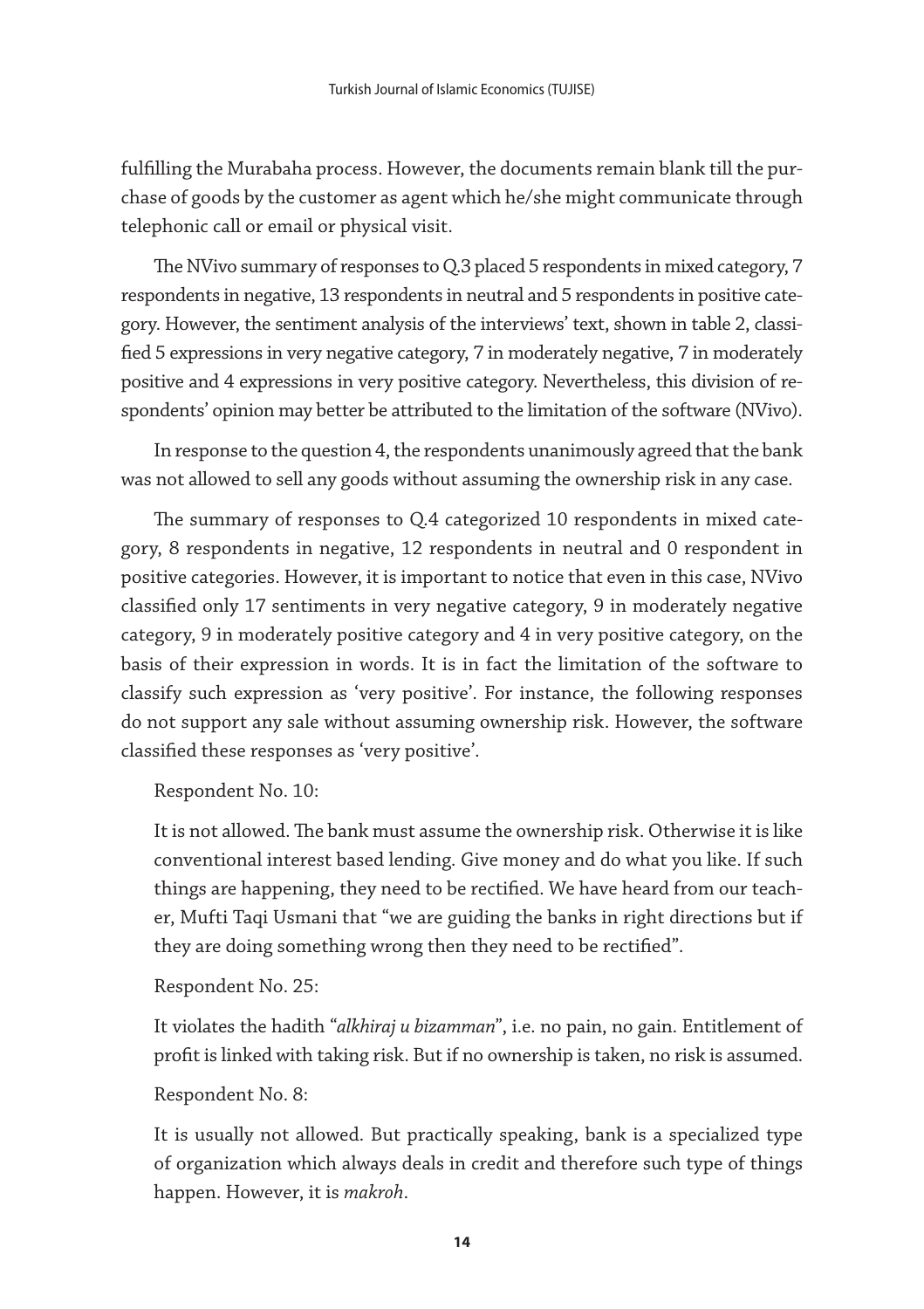In response to the question 5, a mixed opinion was observed. However, majority of the respondents were of the opinion that if the customer (buyer) agrees to such condition then there is no *Shari'ah* issue in imposing such condition on the customer. Nevertheless, a difference of opinion emerged on whether *khiyar e aib* could be vanished or not, through imposing such condition. Some scholars contended that *khiyar e aib* would remain in vogue despite incorporating such condition in the agreement. Nonetheless, certain other scholars said that if the bank divulged that it would not be responsible for any defect and the customer agreed to such terms, *khiyar e aib* would no more exist.

The NVivo summary of responses to Q.5 included 2 respondents in mixed category, 6 respondents in negative, 21 respondents in neutral and 1 respondent in positive category. However, the sentiment analysis of the interviews' text, shown in table 2, classified 3 expressions in very negative category, 5 in moderately negative, 0 in moderately positive and 3 expressions in very positive categories.

In response to the question 6, a difference of opinion was observed regarding the responsibility of the agent to "refund the full amount and all cost and consequences" in case of "failure of the supplier to supply the said goods within the specified period" (SBP, MMFA, *Murabaha* Document#4, Receipt). Some of the respondents, mostly bankers and *Shari'ah* advisors/board members justified this condition on the pretext that the agent would in fact purchase the goods for his/her own use and might delay the delivery of goods for using the money for other purposes if not made responsible in such a manner. However, most of the respondents expressed their concern rejecting this condition and explained that the agent would only be responsible if he/she was found guilty of negligence or misconduct, etc. Generally it is not the responsibility of the agent to refund the amount to the bank if it has already been paid to the supplier and the supplier fails to deliver the goods in the requisite time.

The summary of responses to Q.6 included 11 respondents in mixed category, 11 respondents in negative, 6 respondents in neutral and 2 respondents in positive categories. However, the sentiment analysis of the interviews' text, shown in table 2, classified 5 expressions in very negative category, 19 in moderately negative, 12 in moderately positive and 2 expressions in very positive categories.

In response to the question 7 regarding the supplier's (third party) risk, the respondents almost unanimously clarified that supplier's risk was the responsibility of the bank and bank should bear such risk in case the supplier fails to provide the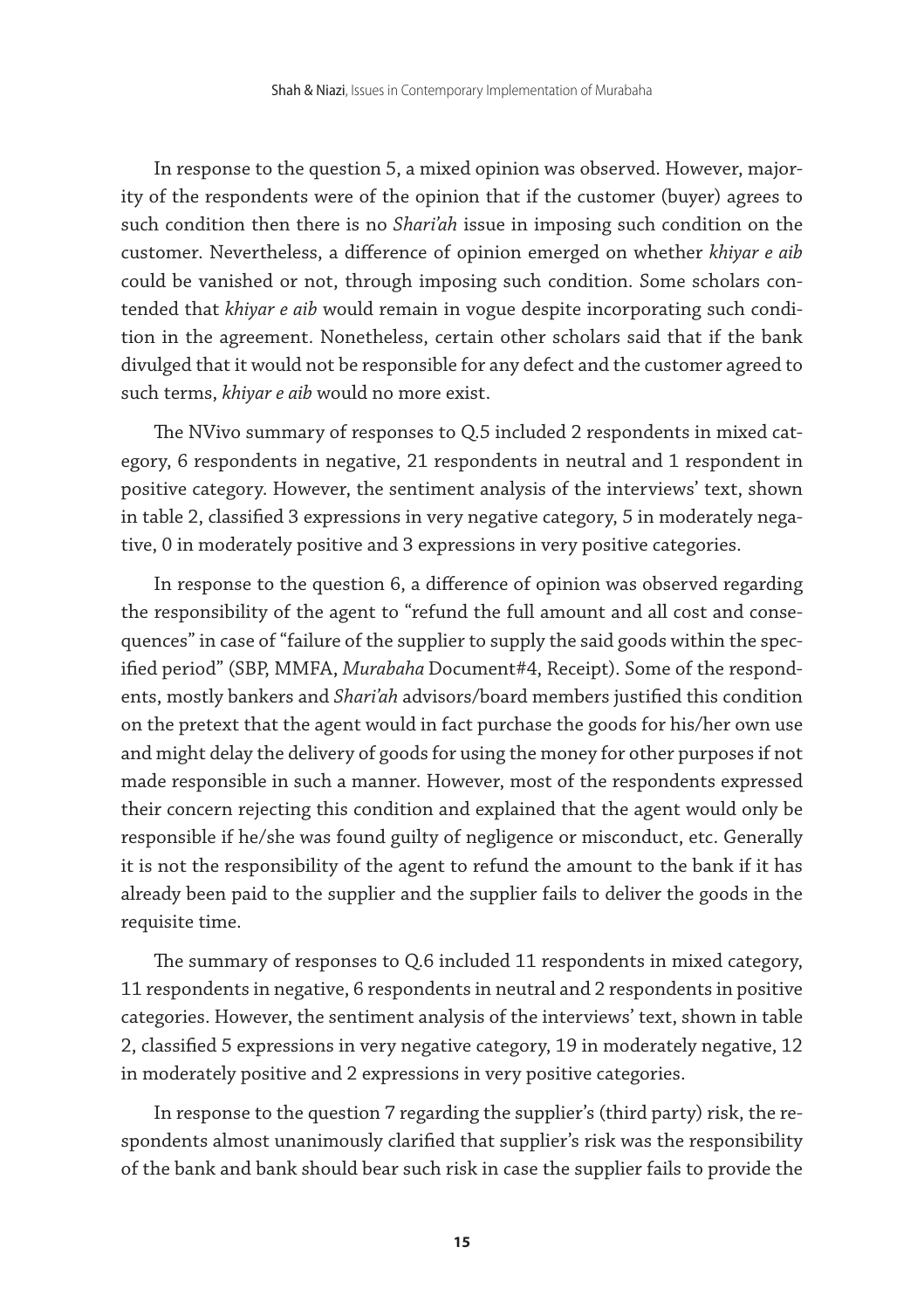desired goods in time. However, some of the respondents explained that in case of Murabaha, such risk was rightly shifted to the agent because the same agent would be the ultimate buyer/customer. Thus, if he is exempted from such risk then the chances of possible manipulation between the supplier and the agent increase and the bank may face more of supplier failure risk.

The NVivo summary of responses to Q.7 included 12 respondents in mixed category, 8 respondents in negative, 8 respondents in neutral and 2 respondents in positive categories. However, the sentiment analysis of the interviews' text, shown in table 2, classified 17 expressions in very negative category, 6 in moderately negative, 15 in moderately positive and 1 expression in very positive category, on the basis of the sentiments observed from words.

### *Summary of Findings*

The overall findings are summarized and discussed below.

As far as the issue of 'definition' of the contemporary Islamic modes of financing, is concerned, a difference of opinion has been observed, though an independent legal framework for Islamic banking was supported by the respondents.

In case of Murabaha, there is no *Shari'ah* issue in appointing the customer as agent by the bank. However, it is considered the least preferred option, at least theoretically. Nevertheless, practically Islamic banks prefer to appoint the customer as agent in almost all Murabaha dealings.

The filling and signing all the documents of Murabaha at the same time is a serious violation of *Shari'ah* requirements making the whole Murabaha transaction void and equivalent to interest based conventional lending. It is therefore declared a serious *Shari'ah* issue in the contemporary practices of Islamic modes of financing. It is equivalent to selling a commodity without assuming the ownership risk against the principles of *Shari'ah* creating another serious *Shari'ah* issue in the contemporary implementation of Murabaha by Islamic banks.

Regarding the observation on selling of good to the customer without taking any post sale responsibilities by the bank, a unanimous opinion cannot be formulated. A difference of opinion was observed with respect to exemption from '*khiyar e aib*'. Thus, an explicit *Shari'ah* position cannot be defined with respect to the existence or otherwise of *khiyar e aib* in case of Murabaha transactions.

The third party (supplier's) risk is the responsibility of the bank and shifting such risk to the agent, on the basis of whatever plea is a practical *Shari'ah* issue in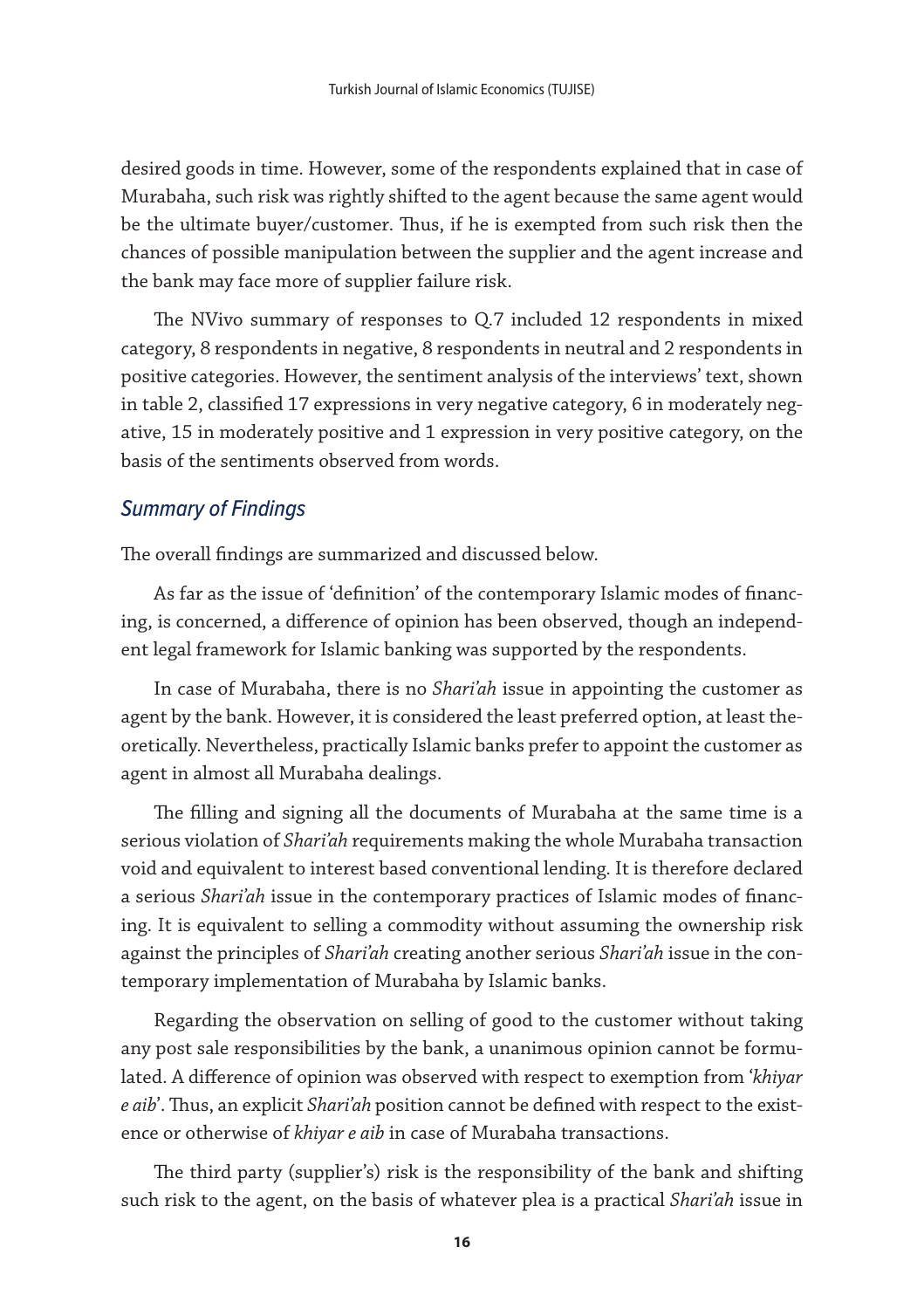the contemporary practices of Murabaha. The agent is only responsible if he/she is found guilty of negligence or misconduct. Generally it is not the responsibility of the agent to refund the amount to the bank if already paid to the supplier and the supplier fails to deliver the goods in the requisite time. In principle, the third party (supplier) risk belongs to the principal (bank), not to the agent according to the principles of *Shari'ah*. Thus, the bank should bear such risk in case supplier fails to provide the desired goods in time.

#### **Conclusion and Recommendations**

Islamic banks were found operating under the same conventional legal framework including the Financial Institutions (Recovery of Finances) Ordinance 2001, and BCO, 1962, besides others, technically preventing the application of Islamic banking in its true spirit.

Similarly, Islamic banks were observed shifting all types of risks to the customers either as agents or as ultimate consumers in the contemporary implementation of Muarbaha. Previous studies (Ahmed, 2006; Dusuki & Abozaid, 2007; Gundogdu 2014) also pointed out that Islamic banks used to shift "all risks and liabilities to the customer" in a sale transaction in contravention to *Shari'ah* requirements. Appointing the loan seeker as agent to purchase the desired goods and for assurance of quality and safety essentially passing all risks associated with the Murabaha transaction to the loan seeker reflects the conventional behavior of Islamic banks (Gundogdu, 2014). In fact, appointing the customer as agent is preferred by banks for being secure from bank's point of view but such mechanism makes "Murabaha a back door to interest" (Ayub, 2009, p.222) and creates doubts on its *Shari'ah* acceptability. At times, all the documents are signed at the same time without creating any gap between the two transactions of buying and selling of goods by the bank. Hence, the bank assumes no risk of ownership or whatsoever, even for a short while. This in any case, does not appear to be in conformity with the requirements of *Shari'ah* (Siddiqui, 2001).

Likewise the third party (supplier) risk belongs to the principal (bank). Thus, the bank should bear such risk in case supplier fails to provide the desired goods in time. However, practically the Islamic banks shift all such risk to the agent/consumer. The bank absolves itself of all responsibilities including the *khiyar e aib*, in undertaking the Murabaha sale transaction on the pretext that the subject goods are purchased by the agent for his/her (the agent) use ultimately. Therefore, all the risks including the ownership risk are transferred to the agent (customer) even if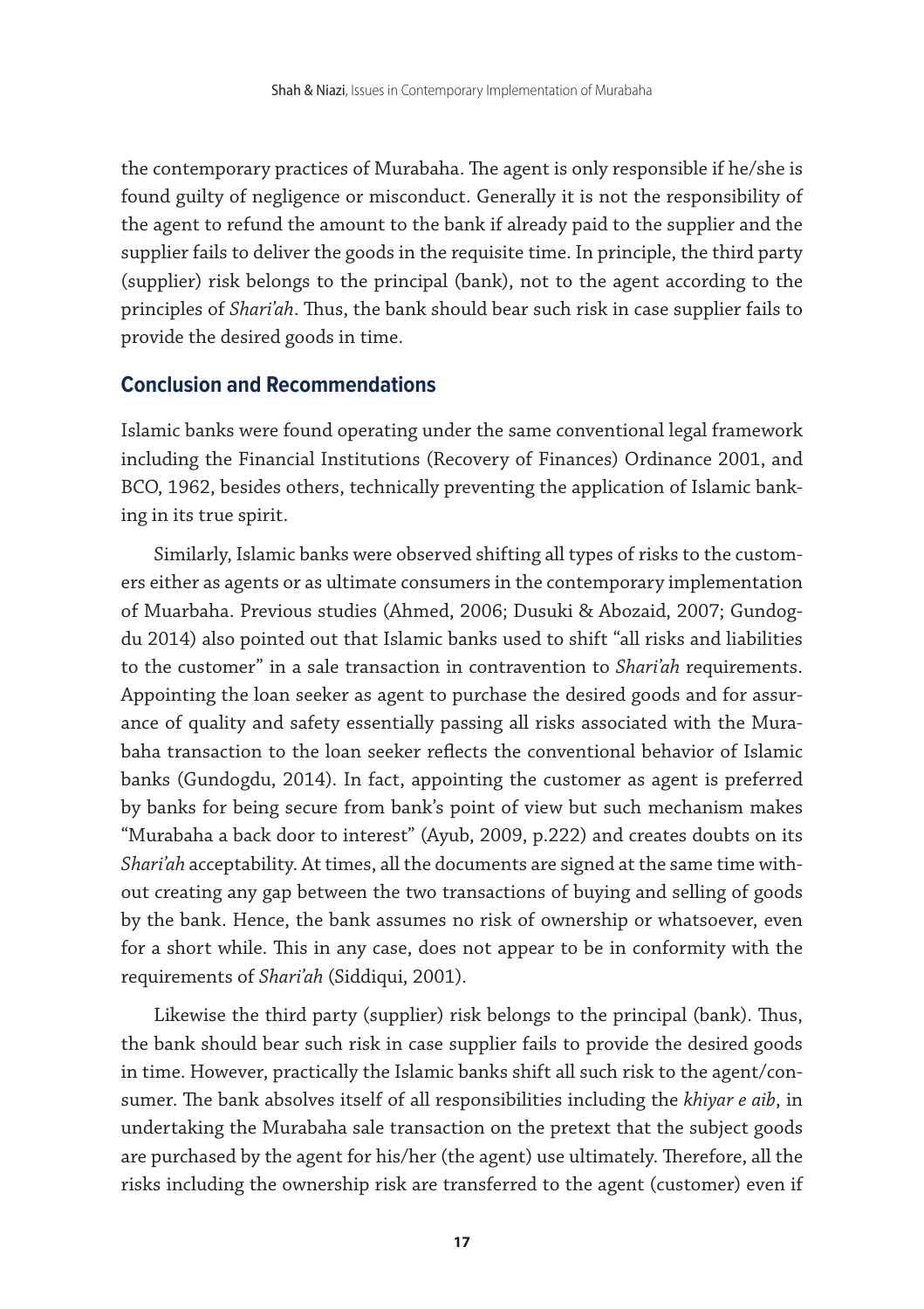he/she is working as agent for the bank. Thus, the bank does not accept any ownership or related risks, physical or constructive in any ways in Murabaha but only uses it as a *heela* working only as financial intermediary like conventional banks but with a different set of documents/agreements.

In order to establish true Islamic banking in the country, Islamic banks are required to work according to the *Shari'ah* principles in letter and spirit. For instance, in order to take a step forward to the true application of Murabaha, the banks need to avoid appointing the customers as agents any more. The bank should first purchase the requisite goods as per order of the customer and then should sell/deliver to the customer itself. The old fashioned argument that the bank does not have the requisite expertise in selecting and buying the desired goods is no more worth considering. Even the current form of Islamic banking is in existence for more than 15 years since 2002, whereas overall it is more than 50 years old since it came into being in 1963 in Mit Ghamr (Mirakhor, 1997). However, the government needs to amend the relevant sections of the Banking Companies Ordinance 1962, which prevents Islamic banks from undertaking actual trading.

The Islamic banks can establish a partnership arrangement with the manufacturer/supplier of some of the goods/commodities commonly used by the banks' customers. The banks can easily work out such goods/commodities from their historical records. This approach can be made more practical if the Islamic banks choose a specific industry as an area of specialization for their operations, i.e. each Islamic bank may focus on a specific industry and develop the relevant expertise in that industry. Siddiqui (2001) also suggested creating an independent "merchant banking division" by Islamic banks for undertaking real time buying and selling of goods. Islamic banks may also form special purpose entities (SPE) staffed with personnel having relevant education and skills to carry out real time "trading and leasing" transactions (Ayub, 2007, p.220). On the other hand Ahmed (2005) proposed independent financial institutions with expertise in Murabaha to purchase and possess goods and have "separate trading and financing activities" as an important remedy to eliminate "the current malpractices".

Islamic banking is primarily based on trading modes whether it is Murabaha, Salam, Istisna or even Ijara against the fundamental nature of banking, which only deals in money or documents. Therefore, the structure of Islamic banks needs to be drastically changed. They must work on the basis of fundamental principles of trading. For this purpose, the relevant statutes including BCO, 1962, Financial In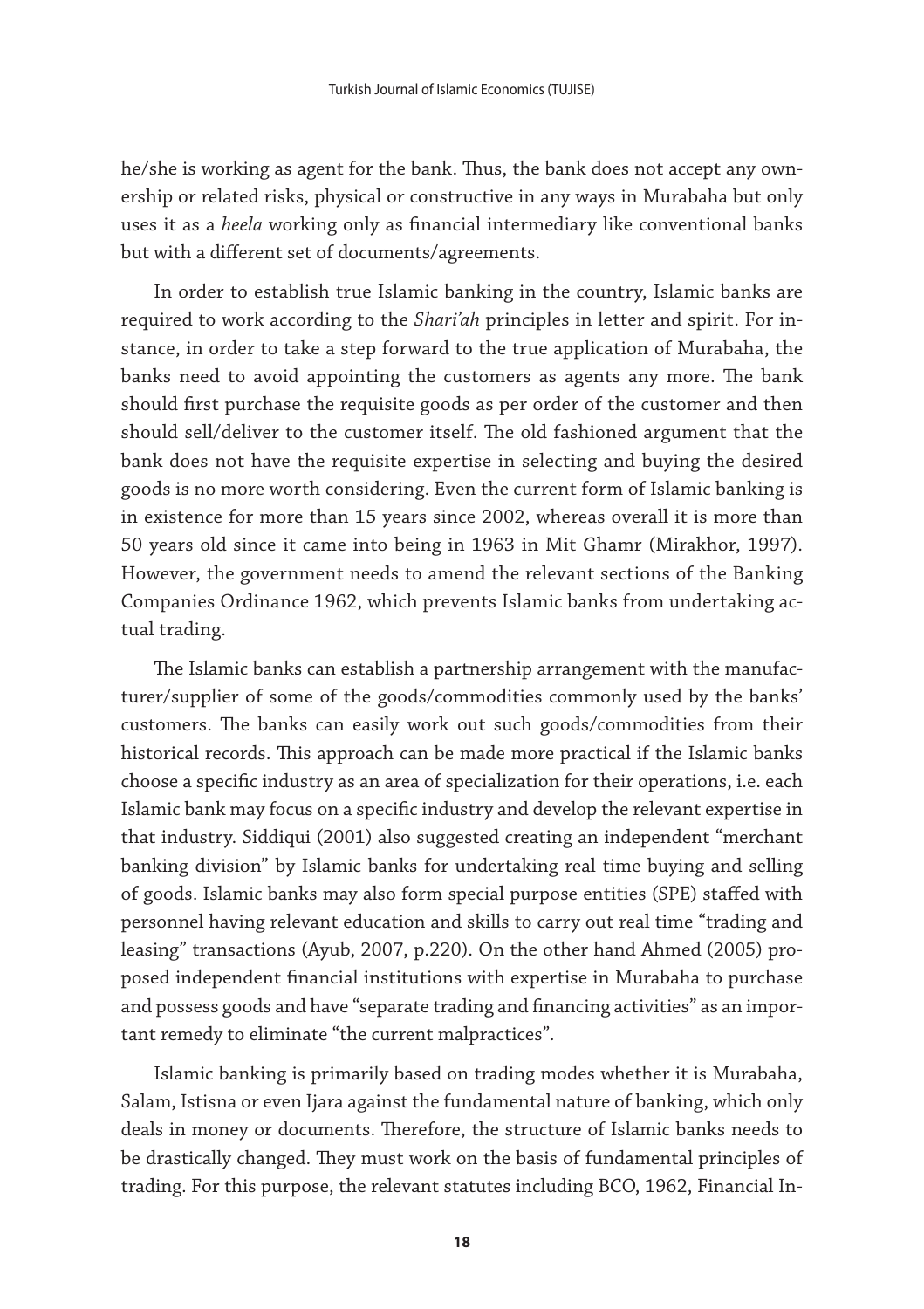stitutions Recovery of Finance Ordinance, 2001, and others need to be properly amended allowing the Islamic banks to deal in trading of commodities/goods.

In order to address the issue of expertise, the Islamic banks would need to hire specialists in the respective areas including procurement, supply chain, marketing, sales, and of course finance and banking. It means the Islamic banks need to work like conglomerates, which is not a hypothetical (unreal) model. All the big corporate organizations already work in a similar way with many unrelated businesses in one group.

It is worthwhile to mention that the analysis in this study is based on and limited to the information available in the SBP model agreements and principal documents/agreements collected from the two Islamic banks, which may limit the scope of the findings of this research up to some extent. Documents from more banks providing a wider content might have resulted in a larger pool of information making a more generalized analysis possible. Further, there are certain other areas in the field of Islamic banking which are still unexplored. The SBP formulates the monetary policy on the basis of an interest based system but also works as a regulator for Islamic banks. Therefore, future researches may focus on exploring the practical aspects of the monetary system currently in vogue and compare them with the *Shari'ah* requirements. Such investigations may also extend their scope to examine the money market operations of Islamic banks in the light of the teachings of Islam.

#### **References**

AAOIFI. (2010). *Shari'ah* Standard No. 8, *Murabaha to the Purchase Order.* 111-136

Ahmad, A. (1993). Contemporary Practices of Islamic Financing Techniques. *IRTI Research Paper No. 20*. Jeddah: IRTI (Islamic Development Bank). http://cii.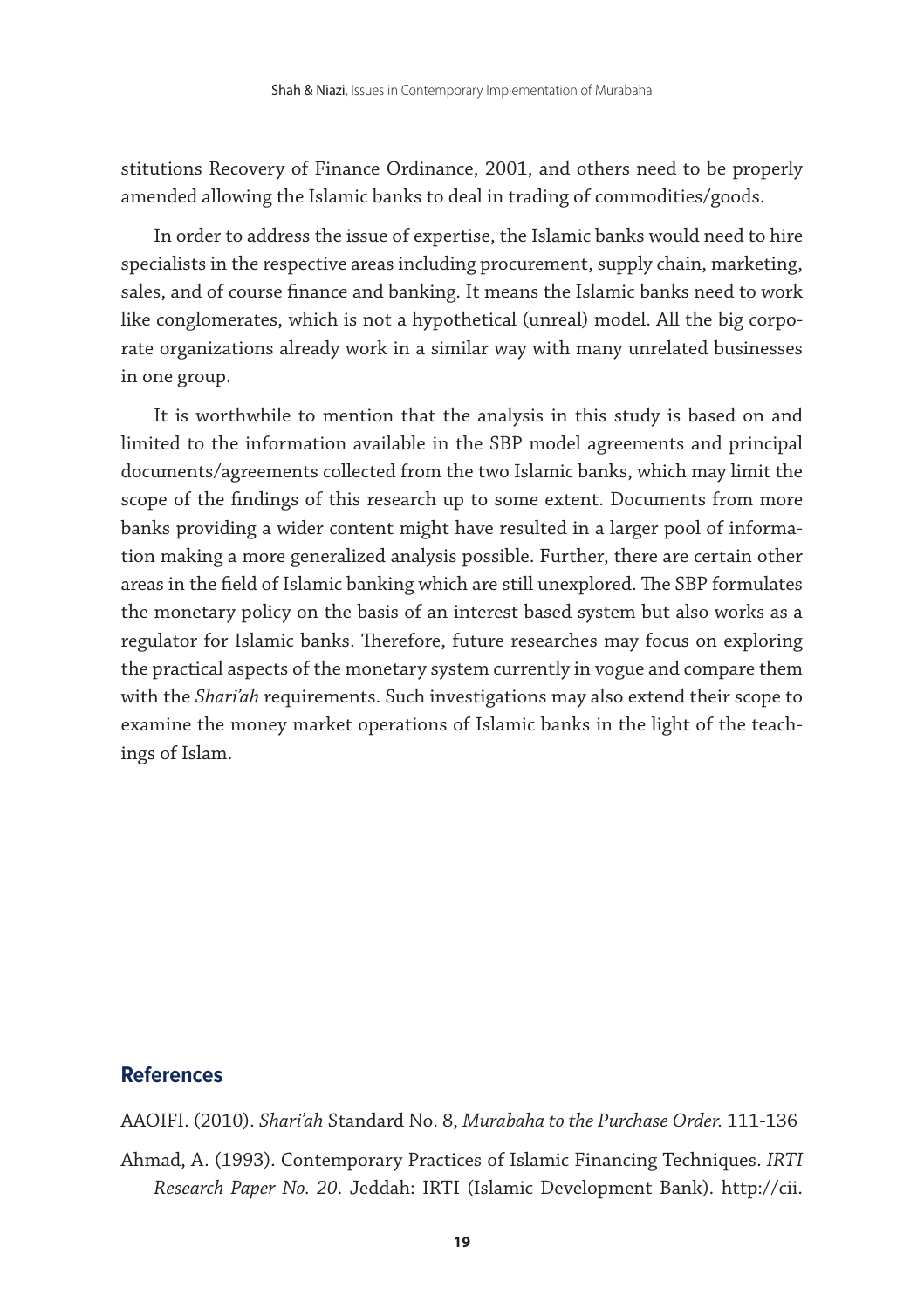gov.pk/aboutcii/history.aspx. Retrieved on November 20, 2015.

- Ahmed, M. (2006). Practice of mudaraba and musharaka in Islamic banking. *Journal of Islamic Economics, Banking and Finance*, *2*(1), 59-86.
- Alomar, I. (2006). Financial Intermediation in Muslim Community: Issues and Problems.
- Alsayyed, N. (2010). The uses and misuses of commodity murabaha: Islamic Economic Perspective. (Online) retrieved on August 9, 2016.
- Ayub, M. (2009). *Understanding Islamic Finance* (Vol. 462). John Wiley & Sons.
- Dusuki, A. W., & Abozaid, A. (2007). A critical appraisal on the challenges of realizing maqasid Al-Shari'ahah in Islamic banking and finance. *International Journal of Economics, Management and Accounting*, *15(2), 143-165*.
- Eid, W. K. A. (2012). *Mapping the Risks and Risk Management Practices in Islamic Banking*, (Doctoral theses, Durham University). (online) retrieved on November 13, 2015. Available: http://etheses.dur.ac.uk/3582/
- El-Gamal, M. A. (2000). *A basic guide to contemporary Islamic banking and finance* (Vol. 1). Houston, TX: Rice University.
- Erlingsson, C., & Brysiewicz, P. (2017). A hands-on guide to doing content analysis. *African Journal of Emergency Medicine*, *7*(3), 93-99.
- Farooq, M., & Ahmed, M. M. (December, 2015). Murabaha Financing in Pakistan: A Practical Islamic Banking Aspect. *Al-Idah 31 (Dec., 2015)*
- Flick, U. (2009). *An introduction to qualitative research*. Sage Pulications.
- FSC to decide Riba case afresh: Supreme Court sets aside earlier judgment, (2002, June 25). The Dawn
- Gundogdu, A. S. (2014). Margin Call in Islamic Finance. *International Journal of Economics and Finance*, *6*(8), 205-213.
- Guney, N. (2015). Murābahah financing revisited: The contemporary debate on its use in Islamic banks. *Intellectual Discourse*, *23*, *Special Issue,* 495-506
- Haron, M. S., Ramli, R., Injas, M. M. Y., & Injas, R. A. (2015). Reputation Risk and Its Impact on the Islamic Banks: Case of the Murabaha. *International Journal of Economics and Financial Issues*, *5*(4), 854-859.
- Hart, A., & Childs, A. (2011). Murabaha: A new era. *Butterworths Journal of Inter-*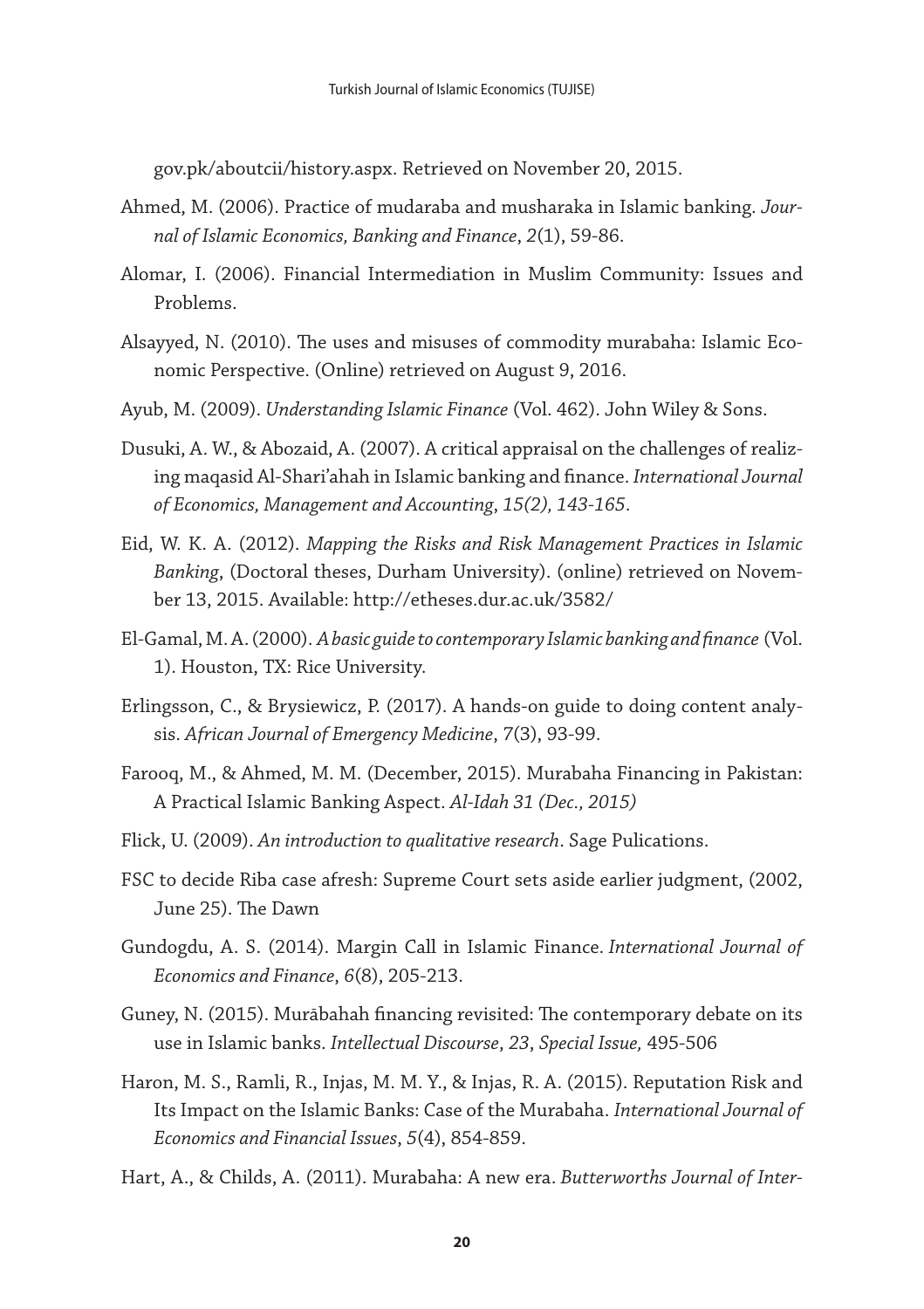*national Banking and Financial Law*.

- Hasan, Z. (2009). Islamic banking: Commodity murabahah remains in a lurch– Note. *International Journal of Islamic and Middle-eastern Finance and Management*, *2*(1), 77-79.
- Inayat, N. (1993). Theory and Practice of Islamic Banking in Pakistan. *A Thesis submitted to the Department of Economics for the Degree of Doctor of Philosophy in Economics,* University of The Punjab. Available: http://prr.hec.gov.pk/THesis/1856.pdf
- Khan, M. A. (2003). *Islamic economics and finance: a glossary*. London: Routledge.
- Kothari, C. R. (2004). *Research methodology: Methods and techniques*. New Age International.
- Kuran, T. (1993). The economic impact of Islamic fundamentalism.
- Malik, M. S., Malik, A., & Mustafa, W. (2011). Controversies that make Islamic banking controversial: An analysis of issues and challenges. *American Journal of Social and Management Sciences*, *2*(1), 41-46.
- Meezan Bank. (2008, October). Fatwa favoring Islamic banking issued by Jamia Darul Uloom, Karachi. Retrieved from https://www.meezanbank.com/fatwa-favoring-islamic-banking-issued-by-jamia-darul-uloom-karachi/
- Neuman, L. W. (2014). *Social research methods: Qualitative and quantitative approaches (7th Edition)*. Pearson Education Limited.
- Sairally, B. S. (2002). Murabahah financing: Some controversial issues. *Review of Islamic Economics*, *No.12,* 73-86.
- Samad, A., Gardner, N. D., & Cook, B. J. (2005). Islamic banking and finance in theory and practice: The experience of Malaysia and Bahrain. *The American Journal of Islamic Social Sciences*, *22*(2), 69-86.
- Saunders, M. & Lewis, P. Thornhill Adrian. (2009). *Research Methods for Business Students, 5th ed. Harlow, England: Pearson Education Limited*.
- Sekaran, U. (2006). *Research methods for business: A skill building approach*. John Wiley & Sons.
- Shah, B. A., & Niazi, G. S. K. (2009). Contemporary practices of Islamic banks in Pakistan: a critical appraisal. *International Journal of Monetary Economics and Finance*, *2*(3-4), 302-316.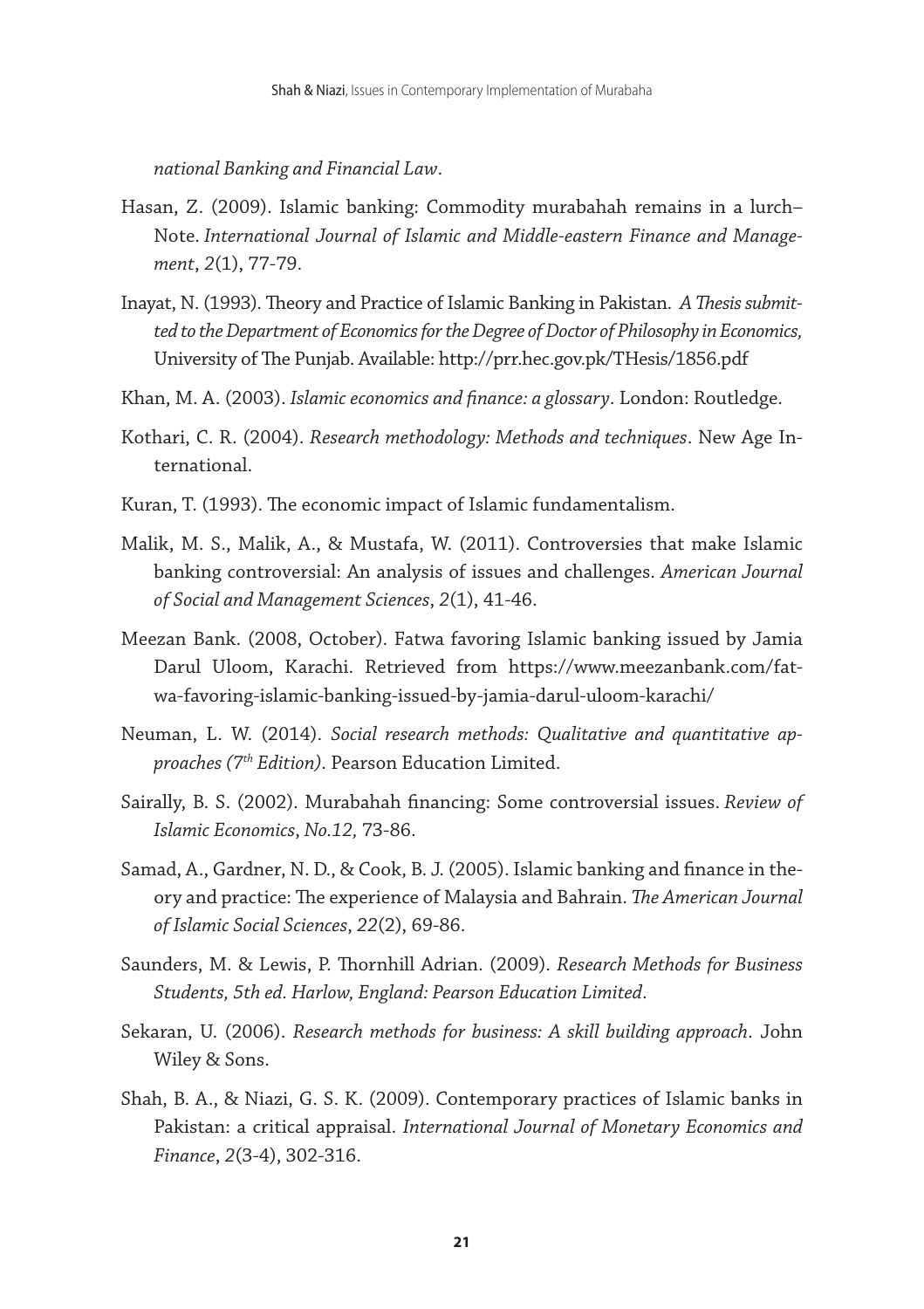- Siddiqi, M. N. (2006). Islamic banking and finance in theory and practice: A survey of state of the art. *Islamic economic studies*, *13*(2), 1-48.
- Siddiqui, S. H. (2001). Islamic banking: true modes of financing. *New Horizon*, *109*, 15-20.
- State Bank of Pakistan. (2017). *Islamic Banking Bulletin July-September 2017.* Online available: http://www.sbp.org.pk/ibd/bulletin/Bulletin.asp.
- Tabet, I. (2015). An analysis of the reasons behind abuse of Murabaha Contracts in disguised Riba in modern practices. *Administration and Business (PCEPAB), 2015*, 31.
- Tahir, S. (2004). Challenges facing Islamic finance: research areas. *Distance Learning Program Paper in Islamic Finance, Sponsored by Islamic Research and Training Institute of the Islamic Development Bank, Jeddah, Lecture on*, *23*.
- Hassan, M. U. (2007). People's Perceptions towards the Islamic Banking: A Fieldwork Study on Bank Account Holders' Behaviour in Pakistan. *Journal of Oikonomika*, *43*(3-4), 153-176.
- Ullah, S. (2012). *Fatwa repositioning: the hidden struggle for Shari'a compliance within Islamic financial institutions* (Doctoral dissertation, University of Southampton).
- Usmani, T. M. (2007). *An Introduction to Islamic Finance.* Karachi: Idaratul Ma'arif
- White, M. D., & Marsh, E. E. (2006). Content analysis: A flexible methodology. *Library trends*, *55*(1), 22-45.
- Yousef, T. M. (2004). The Murabaha syndrome in Islamic finance: laws, institutions and politics. *The politics of Islamic finance*, 63-80.
- Zamawe, F. C. (2015). The implication of using NVivo software in qualitative data analysis: Evidence-based reflections. *Malawi Medical Journal*, *27*(1), 13-15.
- Zamil, N. A. M. (2014). *An empirical investigation into the problems and challenges facing Islamic banking in Malaysia*. (Doctoral dissertation, Cardiff University).

#### **Appendix- A**

**List of** *Shari'ah* **Scholars (Respondents)**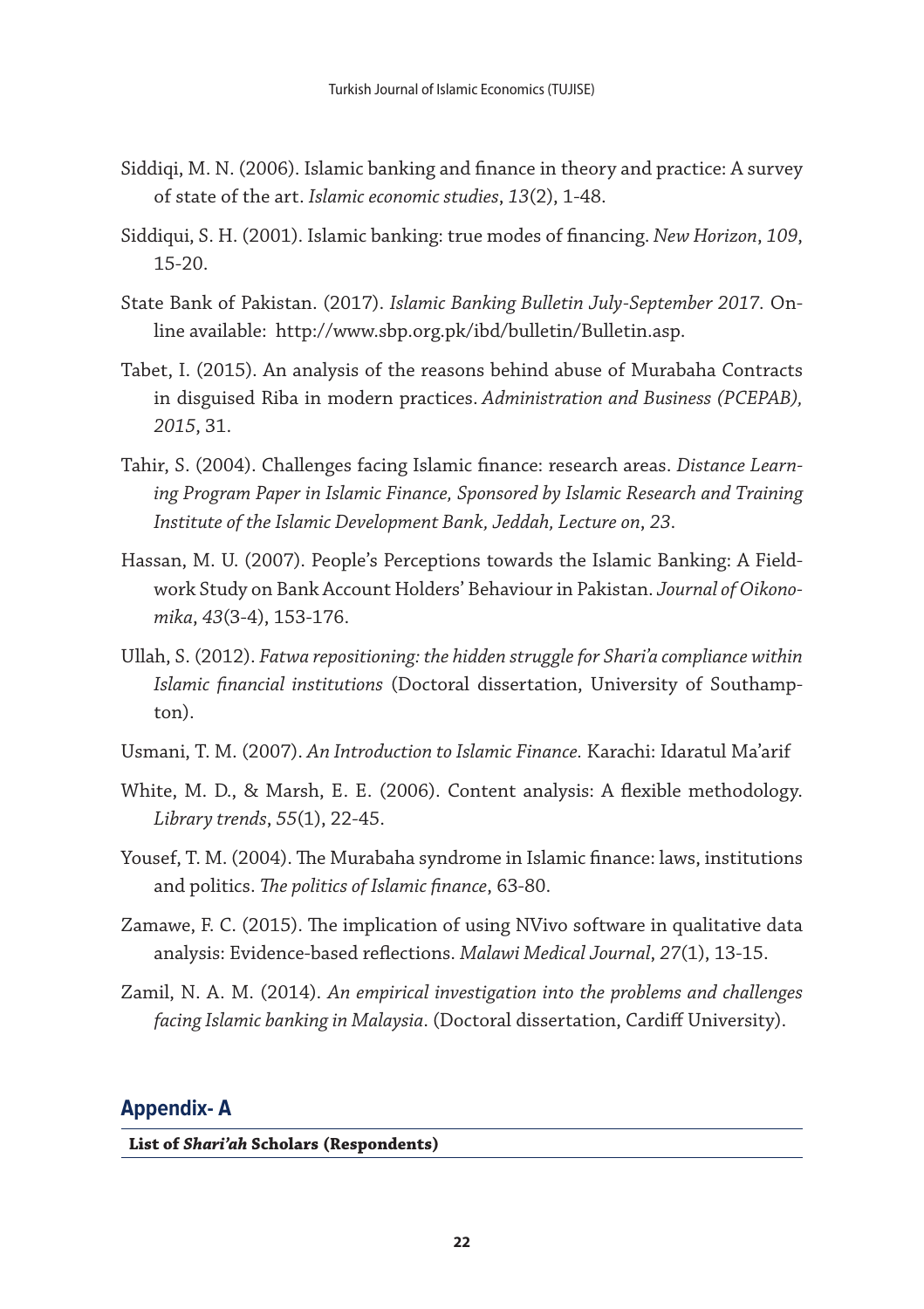|                 | S.No. Name <sup>1</sup> | <b>Designation/Position and Address</b>                                                                   | <b>Date of Interview</b>   |  |
|-----------------|-------------------------|-----------------------------------------------------------------------------------------------------------|----------------------------|--|
| $\mathbf{1}$    | Dr. A. A. C.            | Professor Islamic Studies and Arabic                                                                      | August, 16, 2017           |  |
| 2               | Mufti A. G.             | Mufti and Bank Sharia Auditor                                                                             | August, 26, 2017           |  |
| 3               | S. M. A.                | Member Sharia Supervisory Board and<br>Professor                                                          | September 5, 2017          |  |
| 4               | A. S. Q                 | Bank Sharia Advisor                                                                                       | September 6, 2017          |  |
| 5               | Mufti Z. H.             | Mufti Ex- Sharia Advisor of Bank                                                                          | September 6 & 22,<br>2017  |  |
| 6               | Dr. M. A.               | Bank Sharia Advisor and Assistant Pro-<br>fessor                                                          | September 8 & 14,<br>2017  |  |
| 7               | Mufti H.                | Mufti, Darul Afta                                                                                         | September 11, 2017         |  |
| 8               | Dr. S. U. H. H.         | Member Sharia Supervisory Board, and<br>Professor of Islamic Studies                                      | September 12, 2017         |  |
| 9               | Mufti S.A.              | Mufti Jamia/madrassa                                                                                      | September 13, 2017         |  |
| 10              | Mufti I. U. H           | Mufti, Darul Afta                                                                                         | September 16, 2017         |  |
|                 | Maulana K.              | Naib Muhtamim, Dar ul Uloom                                                                               | September 16, 2017         |  |
| 11 <sup>2</sup> | Maulana A. R.           | Nazim, Dar ul Uloom                                                                                       |                            |  |
| 12              | M.A.                    | Member Sharia Board, Researcher and<br>Editor                                                             | September 19, 2017         |  |
| 13              | M. S. G.                | Sharia Auditor                                                                                            | September 25, 2017         |  |
| 14              | $Dr. A-u-Z.$            | Professor of Islamic Economics                                                                            | September 26 & 29,<br>2017 |  |
| 15              | Mufti M. I. B.          | Resident Sharia Board Member                                                                              | October 6, 2017            |  |
| 16              | Maulana M. A. R.        | Muhtamim                                                                                                  | October 11, 2017           |  |
| 17              | Dr. N. Z.               | Assistant Professor; Chairman Sha-<br>ria Advisory Board, and Sharia Board<br>Member of Foreign Companies | October 12, 2017           |  |
| 18              | Maulana S. U. J.        | Mufti and Raees ul Afta, Dar ulu loom                                                                     | October 14, 2017           |  |
| 19              | Dr. S. J.               | Assistant Professor                                                                                       | October 16, 2017           |  |
| 20              | Dr. M. M. R.            | Senior Advisor, Federal Shariat Court                                                                     | October 21, 2017           |  |
| 21              | Mufti A. N.             | Mufti and Raees ul Afta, Jamia/Madrassa                                                                   | October 22, 2017           |  |
| 22              | M.A.S.                  | Lecturer in University                                                                                    | October 23, 2017           |  |

 Names have been abbreviated for keeping the respondents' identity confidential as per desire of some respondents.

These two scholars were interviewed in group and is treated one for the purpose of analysis.